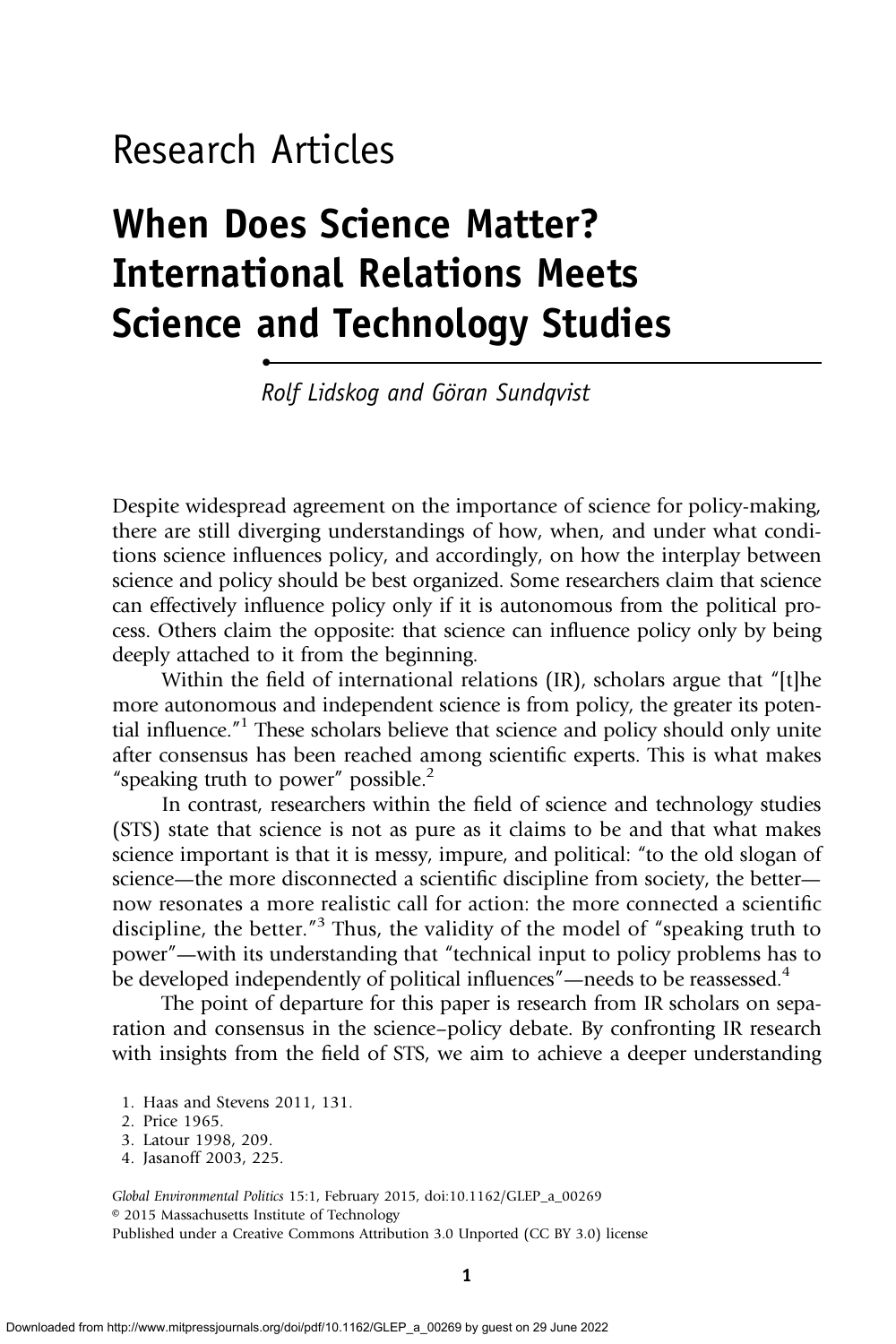of the dynamic interactions between science and policy in international environmental governance, both regarding how the relationship between science and policy actually operates and how it should be organized.

The ambition of this article is not to systematically compare IR and STS, but to use STS research to elaborate upon and deepen IR research regarding how and when science connects to policy. The IR literature has long discussed the conditions and possibilities for developing international environmental governance. Overviews of the field present realist, liberal institutionalist, and constructivist approaches, highlighting particular approaches that aim to bridge differences between realist and constructivist ways of understanding the role of science in international relations.<sup>5</sup> Not least, studies of institutions for global environmental assessments have focused upon the role of science in international environmental governance.<sup>6</sup> Nevertheless, there have been few attempts to systematically deal with the contribution of STS to enriching the IR understanding of the role of science in international environmental governance.<sup>7</sup> STS often focuses on the micro-level of the interplay between science and policy when criticizing the distinction between science and policy and has provided a small number of contributions to the field of international environmental governance.<sup>8</sup> Although we are well aware of the differences between the two academic traditions, we are nonetheless convinced that STS can supplement and deepen IR discussions on the use of science in policy.

The role of the Intergovernmental Panel on Climate Change (IPCC) in shaping climate policy serves as an illustrative case of the conditions under which science matters. The case study was selected because the IPCC is one of the most ambitious examples to date of mobilizing science, building consensus, and providing policy advice. However, the lack of progress in international climate negotiations under the UN Framework Convention on Climate Change (UNFCCC) demonstrates the substantial challenges involved in transforming research recommendations into practical policies. How is this "failure" related to the questions of consensus and separation raised above? Based on the various assessments of the IPCC made by scholars from IR and STS, we attempt to reach an improved understanding of consensus and separation.

The paper is divided into five sections. The first section presents an IR perspective on how the science–policy interplay should be designed to ensure that science matters in international environmental policy-making, namely by focusing on separation and consensus. To constructively evaluate this proposal, the second section presents the STS concepts of coproduction, stage management, and civic epistemology, followed by a critical discussion and reconstruction of

8. Lidskog and Sundqvist 2011, 14.

<sup>5.</sup> O'Neill 2009, Social Learning Group 2001, Young 2008.

<sup>6.</sup> Farrell and Jager 2006; Mitchell et al. 2006; Miller 2001, 2007.

<sup>7.</sup> Büger and Gadiner 2007, 91. Global Environmental Politics has published no articles that systematically discuss STS in relation to international environmental governance, but some recent articles discuss STS in relation to particular environmental issues (Forsyth 2012, Goeminne 2012).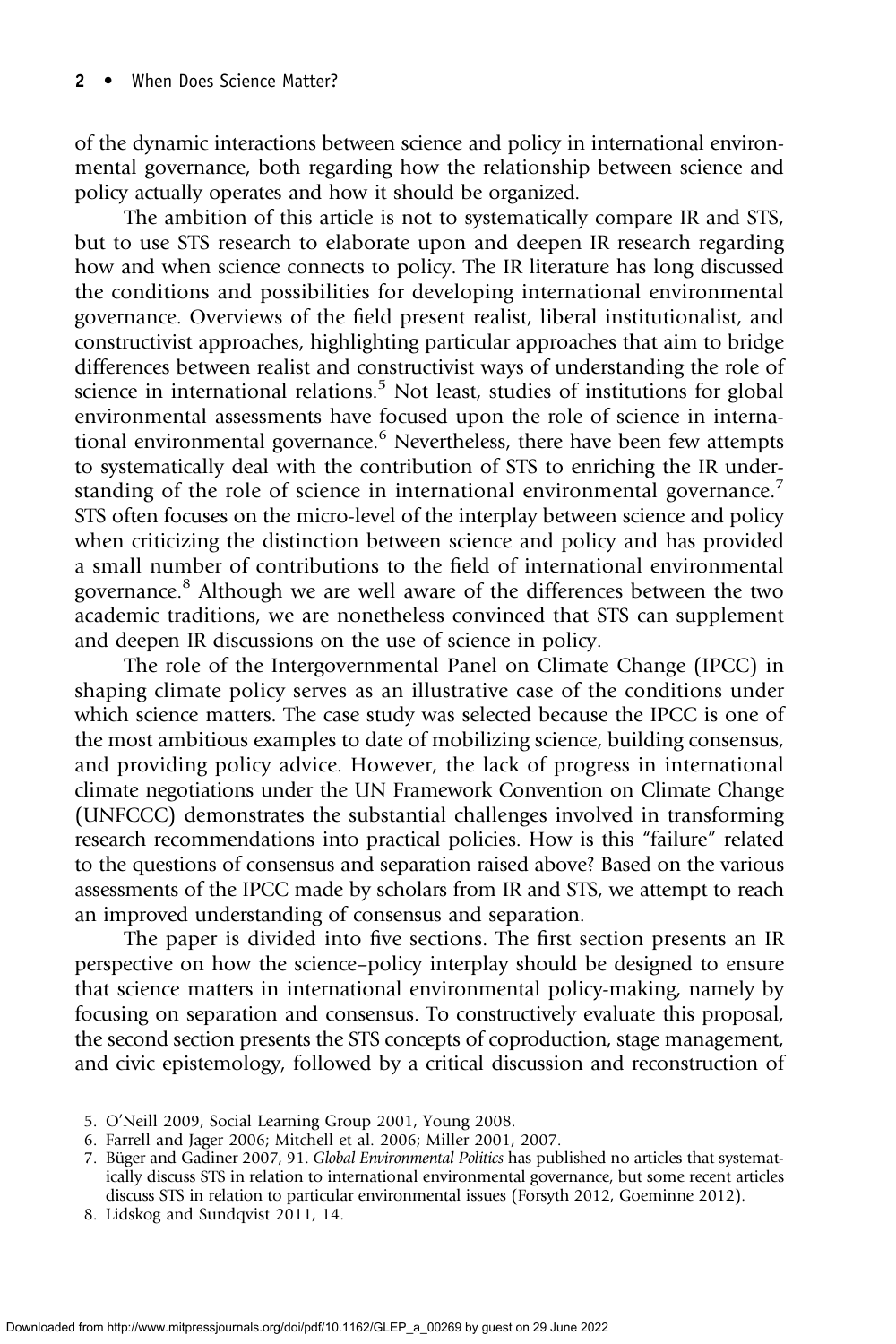the IR understanding of the science–policy interplay using these concepts, in section three. The fourth section analyzes the IPCC by first presenting a critical assessment made by IR scholars and then presenting an STS interpretation, which enables a more nuanced evaluation of the IPCC's importance in influencing climate change policy. The final section concludes that IR's focus on formal aspects of the interplay between science and policy—for instance how the separation between science and policy is organized in specific international arrangements needs to be complemented by an improved understanding of the role of contextual factors, e.g., how policy cultures and public support are crucial for explaining the role of science in policy-making.

#### Making Science Usable: The IR Perspective

A major approach within the discipline of IR is regime theory, an academic field with a strong focus on international environmental governance. According to this theory, under certain circumstances, science can play an important role in designing effective international environmental institutions. Because science produces representations of the environment, negotiators can use its results to influence international agreements.<sup>9</sup> However, in regime theory, science is understood as a resource that nation-states can use in their negotiations concerning international agreements and has no independent role relative to state interests. Indeed, knowledge is but one of many resources that a state can use when bargaining over international cooperation.

The epistemic community approach—originally developed by Peter M. Haas—suggests an alternative perspective within IR studies.<sup>10</sup> This approach emphasizes the importance of science, and in particular consensus-based knowledge in policy-making. Haas argues that consensus-based science can play an independent and important role by influencing and even reformulating state interests, thereby helping to bring about international agreements that transcend and reshape state interests. This is made possible through the involvement of experts. Thus, from the epistemic community perspective, environmental regimes are driven not only by state powers but also by epistemic networks and under certain conditions, scientific consensus among expert networks can be a crucial factor in shaping policy.

Haas, together with Casey Stevens, has analyzed more than thirty existing international environmental regimes that involve scientific bodies in order to determine what conditions enable scientific knowledge and epistemic communities to influence policy-making.<sup>11</sup> They find that the maintenance and support of scientific bodies within multilateral environmental governance arrangements are necessary but not sufficient conditions for science to be able to speak truth

<sup>9.</sup> Andresen and Skjærseth 2007.

<sup>10.</sup> Haas 1989, 1992a, 1997.

<sup>11.</sup> Haas and Stevens 2011.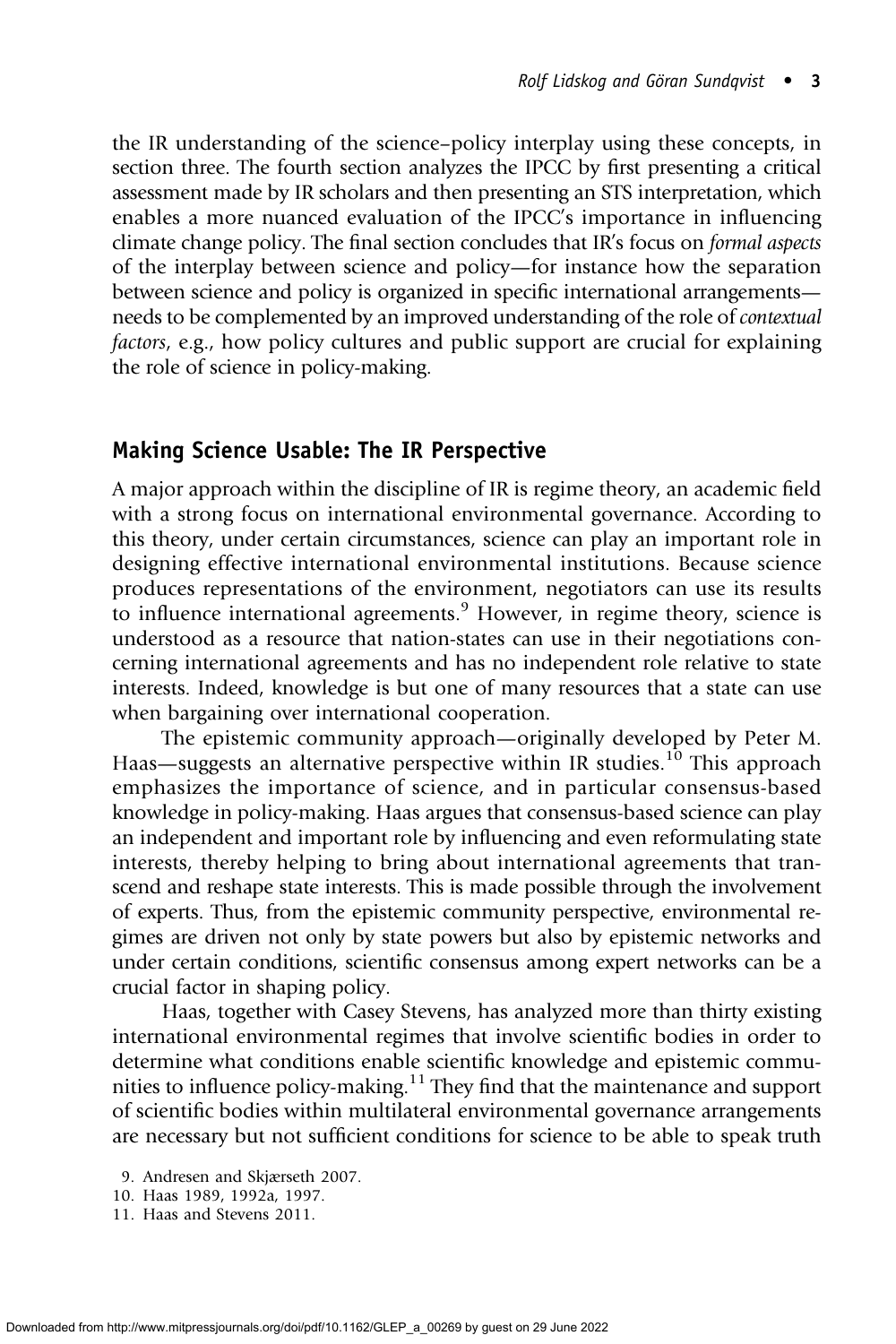to power. They also find that the design of the science–policy interplay is of vital importance; however, regimes vary widely in how this interplay is organized.

Based on their evaluation, Haas and Stevens argue that to be influential, scientific knowledge should be separated from the policy process. First, scientific bodies should establish their own agendas. Committees that set their own agendas appear to be the most politically insulated, whereas ad hoc panels seem to be the most vulnerable to political interference. Second, individual state governments should not select the members of the scientific bodies; instead, experts should be nominated exclusively on the basis of scientific merits. If they are selected by intergovernmental organizations and on scientific grounds—i.e., on the basis of their reputation and authority as active researchers and not on their merits as policy advocates or science administrators—the legitimacy of the scientific body and the governance process will be increased. Third, scientific bodies should not be organized in an open-access fashion, in which all member countries are able to appoint representatives. A small expert group, nominated by intergovernmental organizations and geographically distributed across the member states, could better establish the proper degree of insulation between the scientific body and policymakers. In sum, Haas and Stevens argue that by separating the expert community from political involvement, science has the possibility to create knowledge that is credible and thereby able to influence policy. The more autonomous the science, the greater its potential influence.<sup>12</sup>

According to Haas and Stevens, separation is not the only important factor in the science–policy interplay. Consensus, and knowledge as to how that consensus was reached, are also necessary. They stress the importance of distinguishing between compromise and consensus.<sup>13</sup> Compromise can be obtained much more readily than consensus; however, consensus is necessary for science to become credible. Reaching consensus demands that scientists are given funding and time independent of political influence. Unfortunately, political actors often attempt to mobilize science rapidly, which makes it difficult to achieve scientific consensus. In this way, consensus is related to autonomy. If scientific experts are not allowed to identify and formulate research questions independently, with some degree of autonomy from political processes, it is only possible to achieve scientific compromise. Thus, the autonomy of scientific work is at the greatest risk when politicians wish to take action at the same time as scientific consensus is lacking.14

Should consensus be reached independent of political processes, Haas and Stevens then believe "its consequences should be discussed publicly."<sup>15</sup> This raises the question, how should science connect to policy? Haas' asserts

14. Cf. Collins and Evans 2002, 269.

<sup>12.</sup> Haas and Stevens 2011, 131.

<sup>13.</sup> Haas and Stevens 2011, 138.

<sup>15.</sup> Haas and Stevens 2011, 131.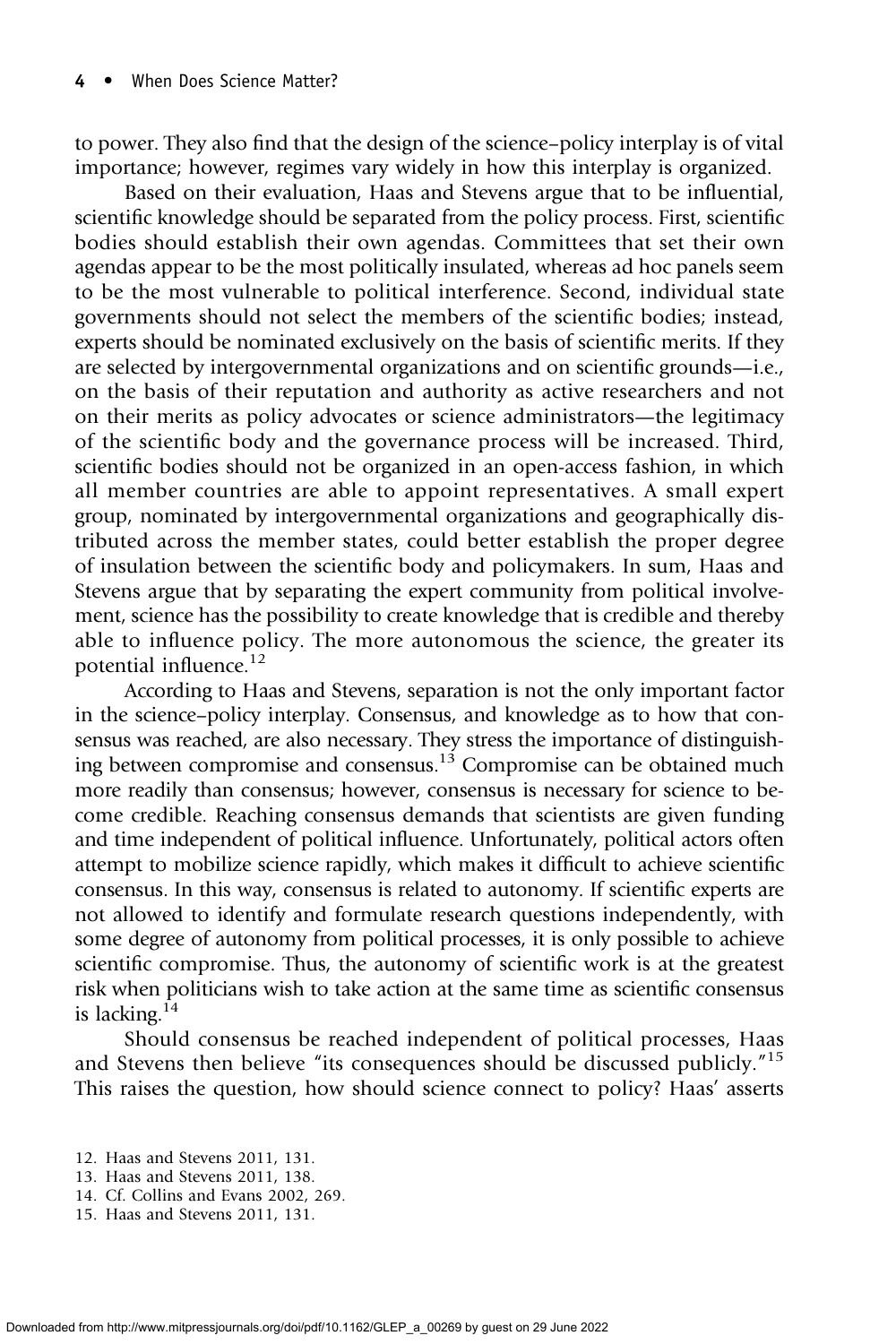that this is a task for epistemic communities, which act as the "transmission belts" for the transfer of new knowledge to decision-makers.<sup>16</sup>

Epistemic communities are knowledge-based, transnational networks of professionals holding political power through cognitive authority.<sup>17</sup> Several studies have revealed how epistemic communities evolve and can successfully change the understanding of an environmental issue, thereby persuading policy makers to take action.<sup>18</sup> Expert knowledge becomes an important explanatory factor for international cooperation, which implies that ideas can change a state's conception of its interests. However, it is the existence of an epistemic community as an agent that makes "speaking truth to power" possible.

Throughout the process of crafting scientific consensus independent of policy, Haas and Stevens also stress the importance of usable knowledge knowledge that both has a substantive core (which makes it useable) and mechanisms for its transmission from science to policy (procedures).<sup>19</sup> A critical stage of this process concerns the shaping of the substantive core; it needs to be credible, legitimate, and salient, which requires letting experts alone develop it without influence from non-experts.

Haas and Stevens thus conclude that science must first develop truth and then speak to power. Both aspects—developing and communicating knowledge—are of vital importance, but Haas and Stevens argue that they should be kept as distinctly separate phases. Based on this approach, we can describe the role of science in policy formation as involving a three-step process: separate science from policy; build consensual knowledge; and connect knowledge to policy.

According to this process, the problem with many current environmental regimes is that science becomes involved in policy-making too early (before consensus has been established), which fuels scientific controversies and restricts the possibility that science will be viewed as a legitimate and credible advocate for the environment. As a result, no social learning occurs, and states, unaffected by science, seek to advance their own material interests in international cooperation. Haas and Stevens mention climate change, biodiversity, and fisheries as examples of processes that have not granted autonomy to expert groups, thereby undermining science's ability to speak truth to power.<sup>20</sup> They devote particular attention to the IPCC, which they assess as an example of a failed attempt by science to influence policy.

Before further analyzing and assessing the role of the IPCC, we will augment Haas and Stevens' approach with important insights from the field of STS, to improve the understanding of what is meant by separation, consensus, and connection.

- 19. Haas and Stevens 2011, 129.
- 20. Haas and Stevens 2011, 141.

<sup>16.</sup> Haas and Stevens 2011, 131. Cf Haas 1992b, 2007.

<sup>17.</sup> Haas 1992b, 3.

<sup>18.</sup> Haas 1990, 1997.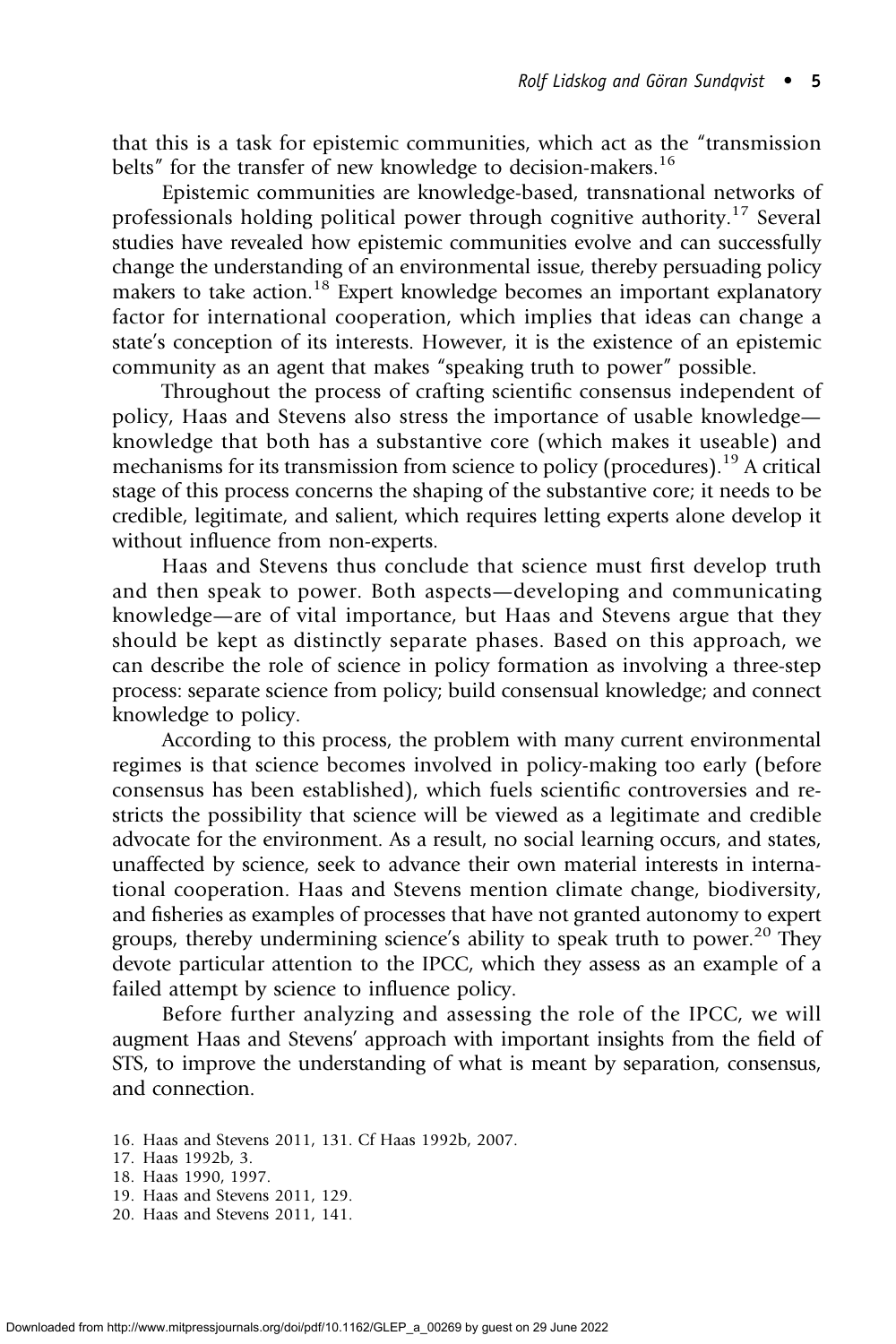## The Contribution of Science and Technology Studies

In contrast to IR, the STS community has shown little interest in developing a coherent framework for studying and evaluating international environmental governance.<sup>21</sup> STS does, however, concern science and the role of science in policy processes, making it a valuable field to consider for this study.

In contrast to regime theory and the epistemic community approach, STS scholars understand science and policy as intertwined. The science–policy relationship is thus characterized as a process of *coproduction*.<sup>22</sup> Coproduction happens when policy influences the production and stabilization of knowledge, while knowledge simultaneously supports and justifies policy. Actors may accept a particular knowledge claim because it supports their policy strategies. Similarly, knowledge claims and social interests adapt to one another in a process of mutual development. In this way, causes and effects become functionally interrelated. Coproduction thus means that uncertain or contested science can grow stronger in a conducive policy context, and a weak policy context can become stronger through the support of science.

The coproduction thesis is similar to what Bruno Latour calls processes of hybridization, as opposed to processes of purification.<sup>23</sup> Processes of purification view the institutions of science and policy as separate and distinct, with clear boundaries between the two. Processes of hybridization demonstrate the interdependency and blurred boundaries of science and policy. The coproduction theory asserts that processes of separating science from policy, which are frequently undertaken in modern societies, always begin from a place of coproduced hybrids. Behind a publicly presented separation between science and policy, a multiplicity of collaborations and connections among actors, activities, and spheres can be observed. Thus, science that appears detached from policy is not the whole story; rather it is a representation that conceals deeper and more fundamental processes of hybridization, that is, coproduction.

STS scholars argue that separating knowledge and science from policy creates a false dichotomy. Scientific propositions have no power per se, and thus require social enforcement and are made credible through social interests and strategies.<sup>24</sup> These strategies are part of what has been called *stage management*, a process by which science and policy are balanced to present science as an authoritative source for determining what should be done and why certain actions are important.<sup>25</sup>

Stage management is never possible within a purely scientific arena. Rather, it requires a combination of science and policy, which may occasionally lead

- 24. Latour 1987.
- 25. Hilgartner 2000.

<sup>21.</sup> Among the few examples are Grundmann 2006, Jasanoff 1996, Jasanoff and Martello 2004, Lidskog and Sundqvist 2002 and 2011.

<sup>22.</sup> Jasanoff 2004.

<sup>23.</sup> Latour 1993.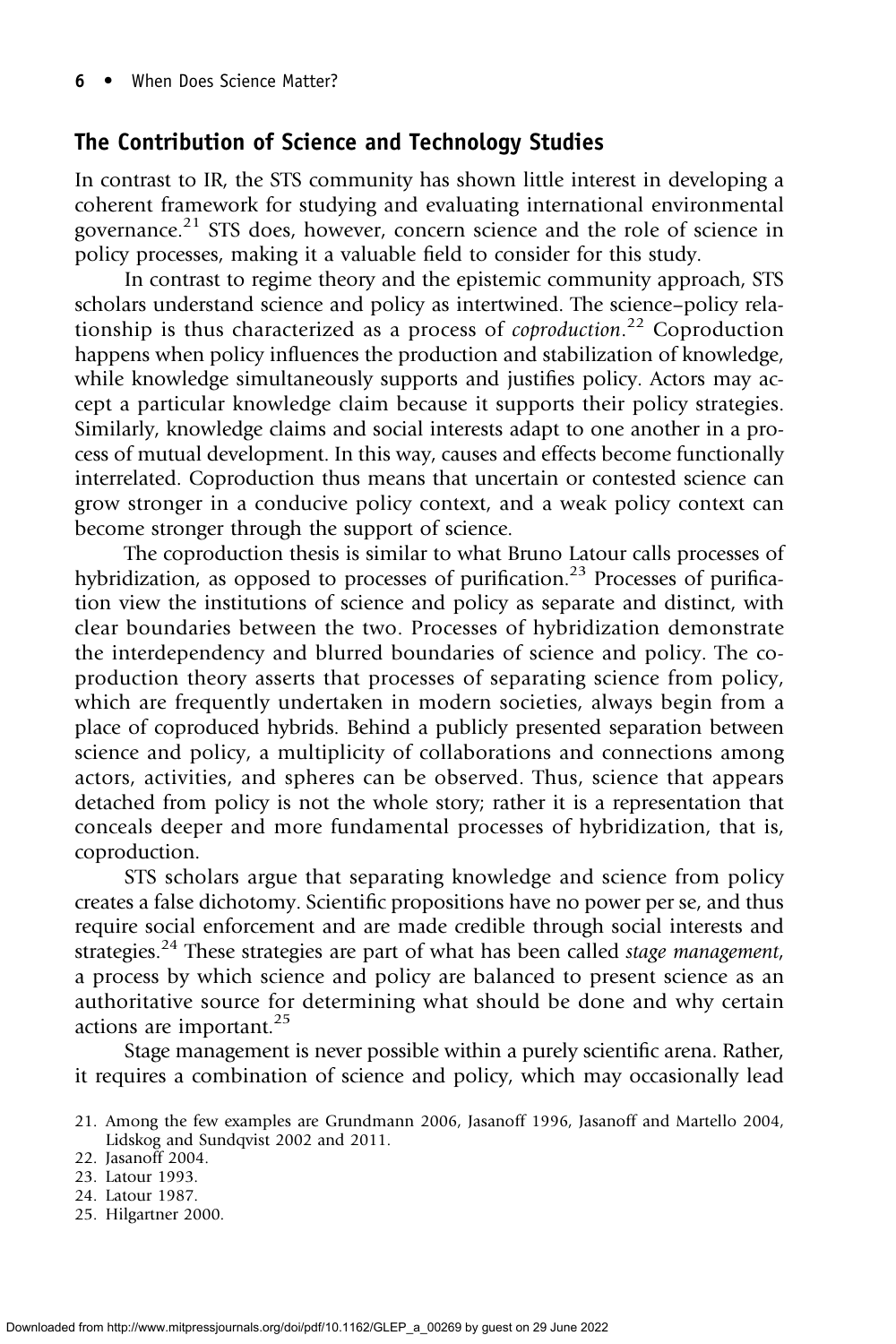to a successful presentation of scientific knowledge as true knowledge able to influence policy by its "purity." Stage management can also happen through both "backstage" and "front-stage" activities, both of which are important to understand the strategic management of the boundaries between science and policy.26 Backstage management refers to the process of knowledge production, which is uncertain, controversial, and risky. In front-stage management, science becomes explicit and public, and is often portrayed as certain and independent of political considerations.27 Taken together, stage management makes it possible to study how actors, in practice, address the coproduction of science and policy. Thus, something created in close collaboration between science and policy can, through stage management, be presented as distinct and "pure." It is therefore important to determine what types of stage management make science credible and trustworthy.

Experts consciously employ stage management to meet the expectations of other actors (e.g., negotiators, industrial corporations, environmental movements, and the public), thereby increasing the possibility to influence them; however, more fundamental and deeply embedded processes also exist. These processes are not necessarily recognized by the actors involved. For example, in the domain of public decision-making, the processes of purification (separation) and hybridization (coproduction) of science and policy rest within the broader frames of what Sheila Jasanoff has called civic epistemologies.<sup>28</sup> Civic epistemology refers to collective knowledge-ways through which the rationality and robustness of knowledge claims are assessed in a given society.29 It is a crucial part of political cultures, conferring meaning on issues and shaping the identities of the members of a specific culture. They can confer meaning on technological projects or regulatory efforts and ascribe certain capabilities to actors. Thus, a nation's population is acculturated into relatively settled forms of public knowledgemaking and argumentation.

In addressing the concept of civic epistemology, we depart from a priori assumptions regarding science and policy and how to establish an effective interplay between science and policy. Instead, we pose the question of how knowledge comes to be perceived as reliable in political settings. In other words, civic epistemology treats the credibility of science in contemporary political life as a phenomenon to be explained, not as something to be taken for granted.<sup>30</sup> Civic epistemologies do not concern technical details, but answer instead broad questions such as "what is the purpose; who will be hurt; who benefits; and how can we know?"<sup>31</sup> Although these epistemologies are fundamental constructs embedded in particular political cultures, they are not immutable. Like all

- 29. Jasanoff 2005, 255.
- 30. Jasanoff 2005, 250.
- 31. Jasanoff 2003, 240.

<sup>26.</sup> Hilgartner 2000, 7.

<sup>27.</sup> Latour 1998.

<sup>28.</sup> Jasanoff 2005.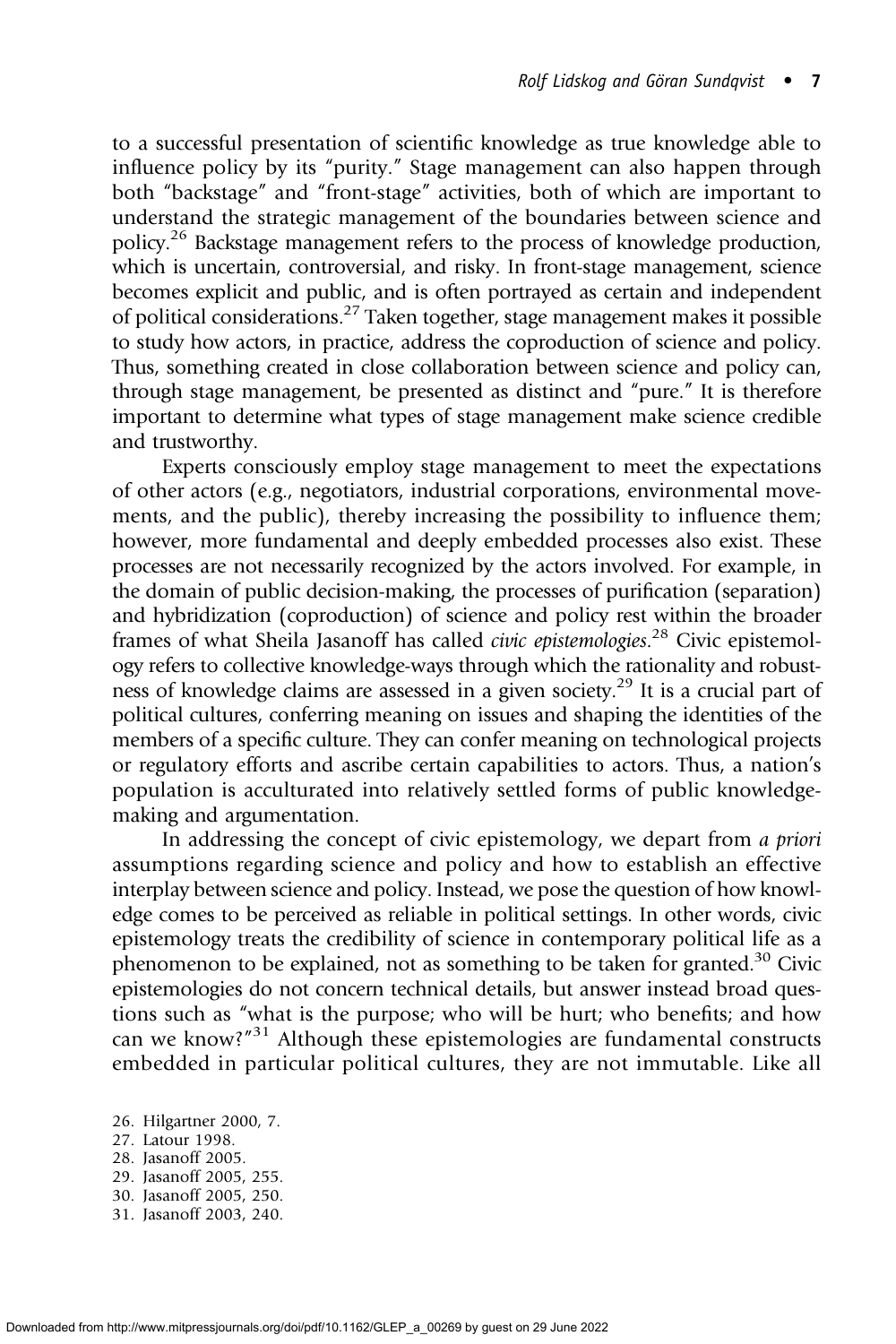cultural phenomena, civic epistemologies are changing, although gradually. They not only influence the strategies, actions, and science–policy hybrids developed by actors, but are also influenced by them. These influences are not, however, consciously exerted. Rather, they are unintended consequences of human action and social strategies. Whereas actors can strategically and flexibly engage in stage management, civic epistemologies are more fixed and stable. Actors must adapt to them while not necessarily being aware of them. Stage management concerns how science is strategically presented, whereas civic epistemologies concern how the relationships between policy and science are configured. This focus enables specific science and policy relationships to be explained by understanding them as components of a particular civic epistemology. It also explains why particular science–policy relationships may be effective in one culture but not in another.

In summary, coproduction, stage management, and civic epistemology are suitable analytical tools for investigating science–policy relationships.

## STS Contribution to IR

From an STS perspective, we will now interpret and evaluate the IR suggestions presented earlier, particularly with regard to how the notions of separation, consensus, and connection might be enriched by the three STS concepts.

## Scientific Autonomy Concerns More than Formal Design

Whereas Haas and Stevens are interested in *formal procedures* concerning autonomy, and search for indications of who decides, who should decide, and what should be decided, STS scholars are primarily interested in more informal procedures that influence cognitive processes. Political influence on science does not end when political representatives delegate the research agenda to scientists or when formal boundaries and procedures are established to protect scientific autonomy.<sup>32</sup> Scientific autonomy concerns more than the formal design of the science–policy interplay, and formal and explicit social procedures for protecting integrity are only one dimension of scientific autonomy. Behind formal procedures, which may serve to protect knowledge autonomy, there are always processes of hybridization. Moreover, involved actors act strategically in relation to the boundaries between science and policy; by staging their activities as independent from policy, they attempt to achieve credibility among actors outside the scientific community.<sup>33</sup> This does not imply that STS claims that everything is political, or that the politicization of research agendas and selection of expertise are meaningless topics to discuss. Rather, STS highlights that science and policy

32. Wynne 2003.

33. Hilgartner 2000.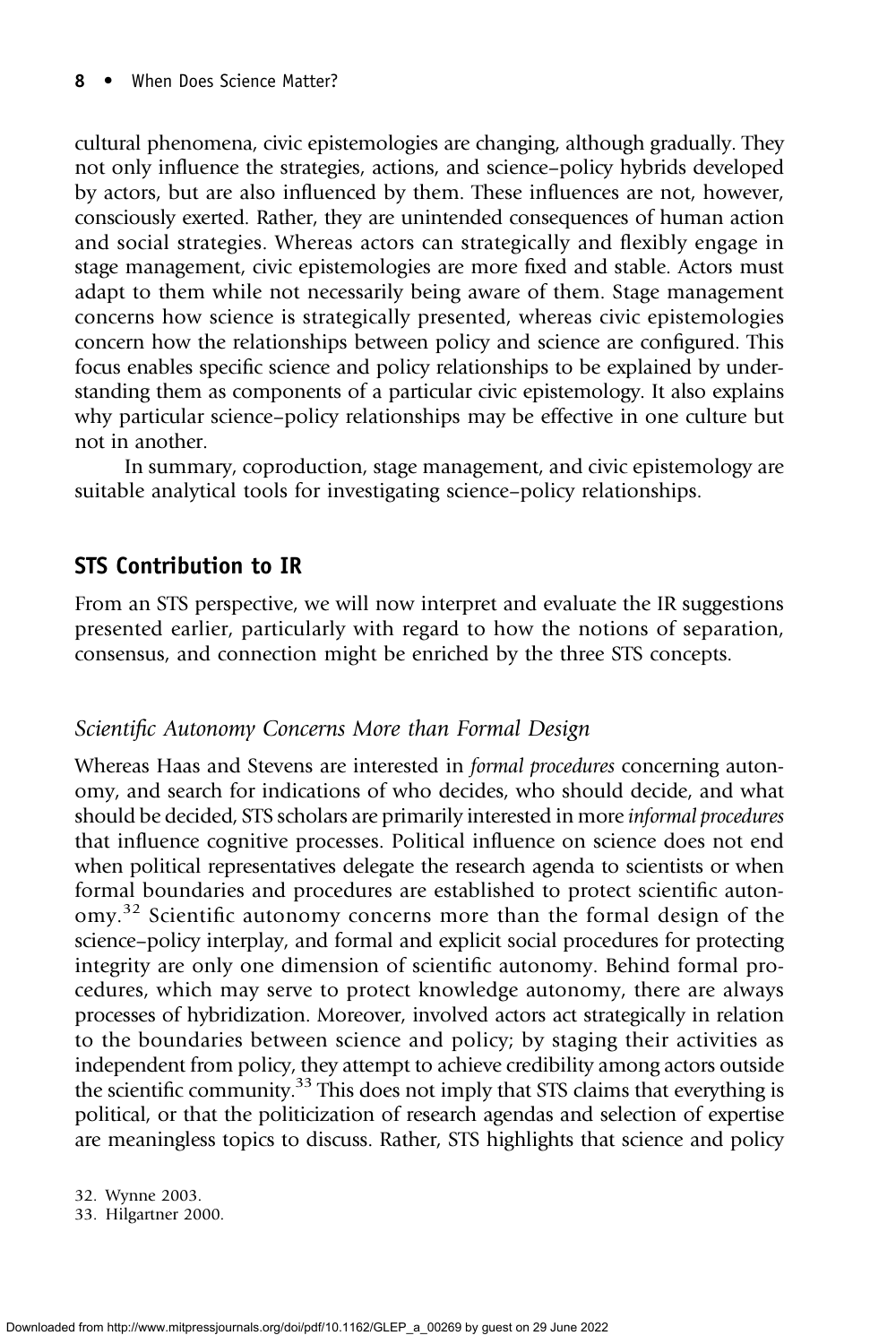always influence one another, even in those cases where they are presented as separate activities and are organized into different camps.

#### Scientific Consensus is Based on Compromises

The nature and significance of scientific consensus have long been of substantial interest to STS. Over thirty years ago, Harry Collins formulated the notion of the "core set," the idea that only members located at the center of a specific scientific area can legitimately contribute to the formation of consensus.<sup>34</sup> According to Collins, we should look for these groups when studying how science develops, how new problems are introduced and settled, and how agreements are reached. Identifying core scientists is a task for empirical sociology; it concerns assessing who are considered the most important researchers within a particular field. When studying consensus and controversies in science, core sets are of crucial importance.

STS scholars have no specific perspective on whether it is good or bad for core scientists to be connected or unconnected to policy processes; however, in empirical studies they have found that if core scientists can expand their social networks to include other scientists and also actors outside of science, they will be more likely to settle controversies and thereby attain consensus.<sup>35</sup> Different types of connections—to bureaucrats, funding agencies, media, and other nonscientific actors—improve the likelihood that scientists' research agendas will be successful. To settle a conflict, scientists also need to connect to non-scientific actors.<sup>36</sup> Thus, whereas Haas and Stevens suggest that isolation makes scientific actors stronger, STS scholars claim the opposite: scientists can only be influential by building networks with other actors, and these are to be built in parallel with the development of scientific arguments.

STS also differs from IR studies on the science–policy interplay in that STS does not understand consensus as a limited, rational outcome of expert work.<sup>37</sup> Instead, STS sees scientific consensus as the result of negotiations and compromises between actors. The notion of closure, rather than consensus, is used to describe the results of such processes.<sup>38</sup> These processes primarily involve scientific actors, but non-scientific actors may also intervene. Allocating research funding or supporting the development of research programs are examples of how politicians and research administrators can influence the process leading towards—or away from—consensus. Scientific consensus should therefore be understood not as a process untouched by actors outside research communities, but instead as a broad social process based on negotiations and compromises. Moreover, STS scholars assert that consensus may not be necessary for science

- 35. Collins 1992; cf. Latour 1987.
- 36. Collins 1992; Knorr-Cetina 1999.
- 37. Bijker et al. 2009; Collins 1992.
- 38. Collins 1992.

<sup>34.</sup> Collins 1981.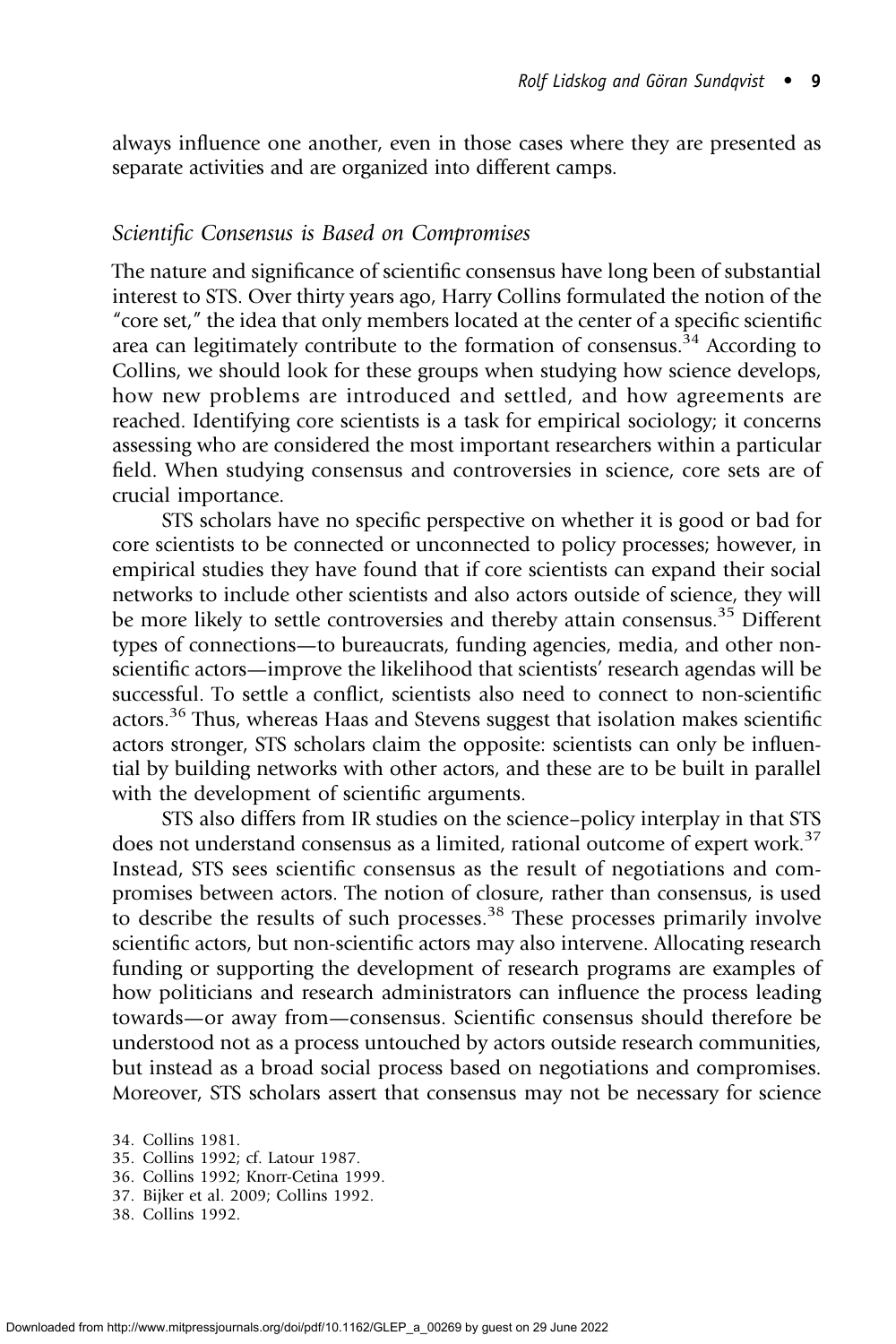to gain credibility. This is because the credibility of science depends on the persuasive power of the individuals and institutions that speak for science rather than the strength of internal consensus (measured by internal scientific criteria). If experts and institutions are trusted, their claims are also trusted, even if consensus is not yet established.<sup>39</sup>

## Science and Policy are Always Connected

The epistemic community suggests that groups of experts can consciously act to influence international negotiations and state interests. Whereas much effort has been devoted to analyzing how these networks operate overtly, less attention has been given to what occurs in the cultural contexts that make these actions possible, meaningful, and effective. An emphasis on civic epistemology, coproduction, and stage management allows for a deeper discussion on the transfer of knowledge from science to policy, what makes it possible, and why it matters. Importantly, the pivotal role accorded to an epistemic community needs to be further explored. According to STS, the delegation of policy-making authority to a small group of experts cannot be properly understood unless we focus on the contexts and broader networks in which these expert groups act.<sup>40</sup> Similar to the process of consensus formation, the mechanisms that connect science to policy—such as epistemic communities—are always part of broader networks, and from a coproduction perspective this implies that science and policy are connected from the start.

With their focus on usable knowledge, Haas and Stevens focus on the context of expert knowledge, because usable knowledge must be credible, relevant, and attractive to actors outside the expert community.<sup>41</sup> However, they fail to recognize that different civic epistemologies exist, which means that there is no universal recipe for making expert knowledge credible. There can be no direct path from science to policy as long as there are different ways of knowing and acting, which explains why the same expert knowledge receives different political responses in different social and political contexts.<sup>42</sup>

## Interpreting the IPCC and Climate Policy

Thus, IR and STS present different answers to the question of the conditions under which science matters. By discussing how IR and STS assess the work of the IPCC, we will further address the question of how to understand the role of science in international environmental governance.

```
39. Jasanoff 2011.
```

```
40. Latour 1987.
```
- 41. Haas and Stevens 2011.
- 42. Jasanoff 2011.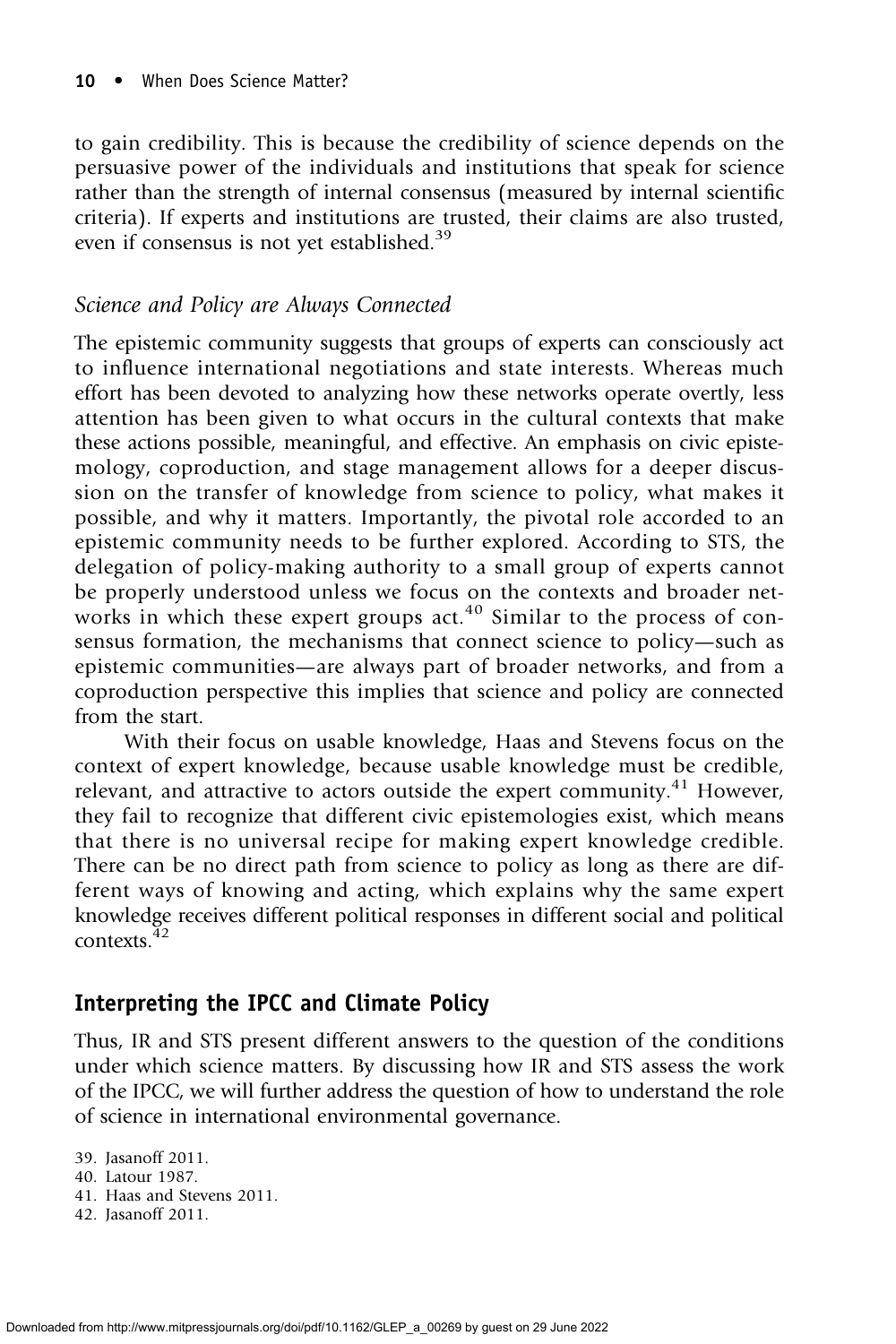#### Is the IPCC a Failure?

The IPCC is one of the most ambitious efforts ever undertaken by the international community to develop and communicate science to inform policy. Nevertheless, according to Haas and Stevens, it has failed in its task.<sup>43</sup>

The IPCC is designed in a manner that enables government control over individual scientists, who are afforded limited opportunities to influence the agenda of climate change negotiations. Although the IPCC relies on extensive peer reviews of its assessment reports, it is governments that formulate the research agenda, appoint scientists, and approve the reports. The scientific representatives overwhelmingly come from the global North, which limits the scope and legitimacy of the panel.

For these reasons, Haas and Stevens find that the IPCC is designed to keep science on a tight leash, rather than meaningfully influence policy. Indeed, the IPCC's efforts to summarize and synthesize research have not remained separate from the policy process. Instead, governments have shaped the science advisory process, have circumscribed the autonomy of science by controlling the selection and autonomy of individual scientists involved in the assessment process, and have thereby also hampered the social learning that science could potentially facilitate. When issues are highly politicized and involve high stakes—as in the case of climate change—it is difficult for science to inform policy. Nevertheless, according to Haas and Stevens, certain international conventions have been more successful in this respect, such as those regulating pollution in the Mediterranean region (Program for the Assessment and Control of Pollution in the Mediterranean Region—or MED POL—1975), air pollution (Convention on Long-range Transboundary Air Pollution, 1979), and the depletion of stratospheric ozone (Vienna Convention for the Protection of the Ozone Layer, 1985). Other regimes can learn from what these three have accomplished, as they enabled the creation of autonomous scientific bodies able to develop consensual knowledge that has helped foster consensus in various policy fields.

Haas and Stevens argue that the IPCC's expert work is an obvious example of a low degree of autonomy. The IPCC is structured in such a way that the highest deciding body (the Panel) consists of representatives of its member countries, i.e., the member states of the United Nations (UN) and the World Meteorological Organization (WMO). The Panel makes the major decisions, including the approval of the outline of work, setting the research agenda, and determining the structure and mandate of the IPCC working groups and task forces. The chairman invites governments and other bodies to participate in the IPCC working groups, task forces, and workshops. The IPCC may invite experts from the WMO or UN member countries, as well as international, intergovernmental, or nongovernmental organizations, but in such cases the IPCC

<sup>43.</sup> Haas and Stevens 2011; cf. Haas 2008.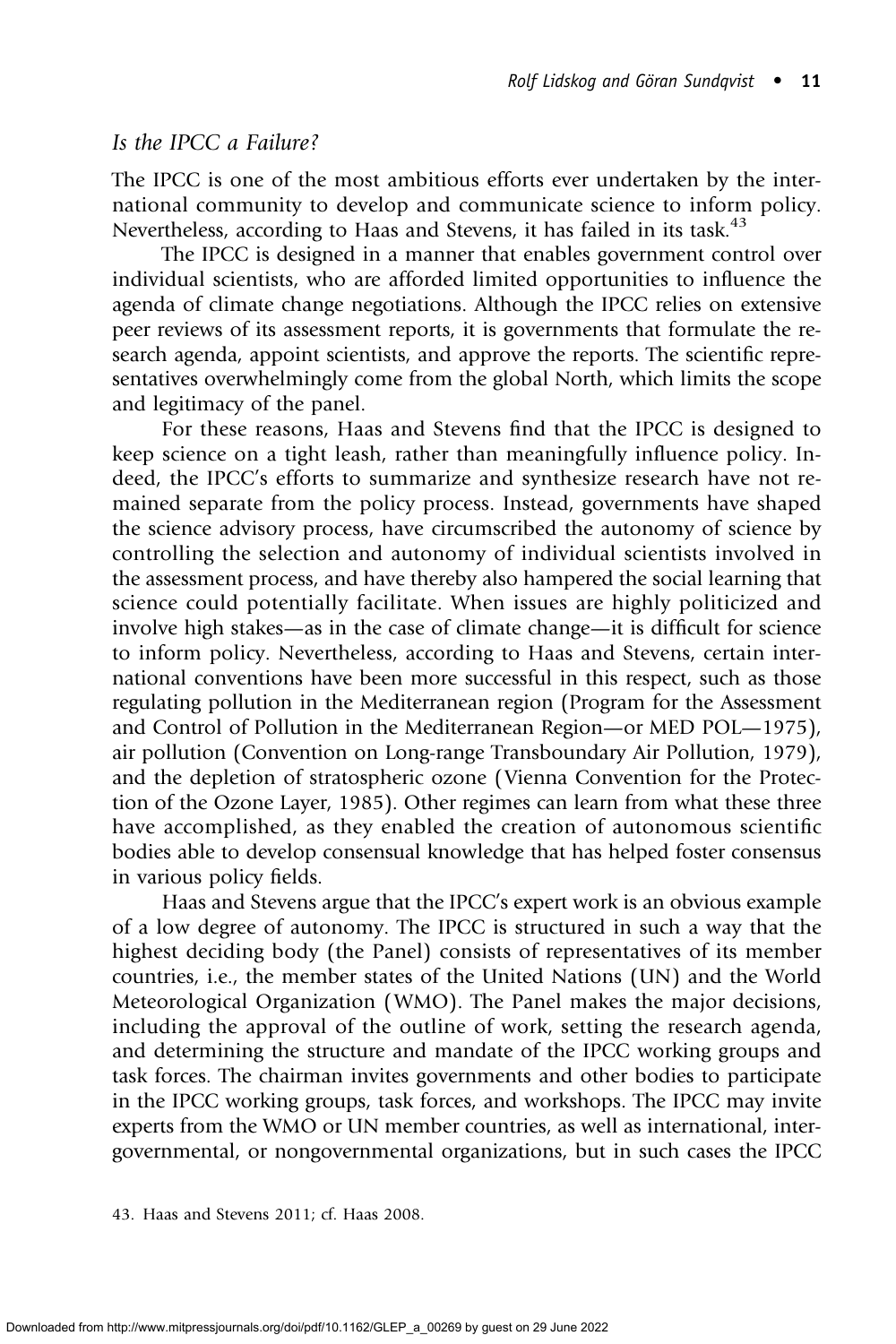is required to inform governments in advance to make it possible for them to nominate additional experts.<sup>44</sup> The governments of IPCC member states are responsible for nominations to positions on the IPCC Bureau and Task Forces.<sup>45</sup> The individuals who serve as coordinating lead authors, contributing authors, and review editors are selected by the relevant working group or task force bureau from among the experts cited on the lists provided by governments and observer organizations, as well as other suitable experts known through their publications and activities.<sup>46</sup> Haas and Stevens consider the clearest sign of a low (or nonexistent) degree of autonomy in expert work to be when politicians and bureaucrats representing national governments decide the agenda and select the experts, something they find evidence of in the work of the IPCC. Its close connection to policy processes makes it difficult to achieve scientific consensus, instead of compromises, and thereby become credible. This is why the IPCC has failed to influence policy-making: its design makes it poorly equipped to develop useable knowledge.

#### The IPCC as a Success

In contrast to Haas and Stevens' view, STS sees the work of the IPCC as a partial success in terms of creating a shared scientific understanding of the climate issue.

The IPCC was developed to be the authoritative center for knowledge claims on climate change and is the pivotal institution for making global assessments of climate change.<sup>47</sup> It has succeeded in taking on the role of a privileged speaker for what climate change is and implies—no other scientific or nonscientific institution has similar authority when it comes to defining the very meaning of climate change. Through the IPCC, climate change is framed and defined as a political issue in pressing need of multilateral agreements and concerted political action with carbon emissions as the primary focus. This understanding of the issue has been successfully disseminated to political institutions, and few governments disagree with the assertion. The IPCC's role in world politics has also affected other expert bodies and global assessments, and has served as a role model for the configuration and development of other expert organs. This is most evident in the newly established Intergovernmental Platform for Biodiversity and Ecosystem Service (IPBES, established in 2012), which explicitly states that its establishment and design were strongly inspired by the IPCC. $48$ 

Thus, from an STS perspective, the work of the IPCC is a partial success. Moreover, despite strong public attention to the uncertainties in climate science, the authority of science and the IPCC has not decreased. Scientific uncertainty

46. IPCC 2012c.

48. www.ipbes.net.

<sup>44.</sup> IPCC 2012a.

<sup>45.</sup> IPCC 2012b.

<sup>47.</sup> Hulme and Mahony 2010; Mahony 2013; Miller 2004; van der Sluijs 2010; Wynne 2010.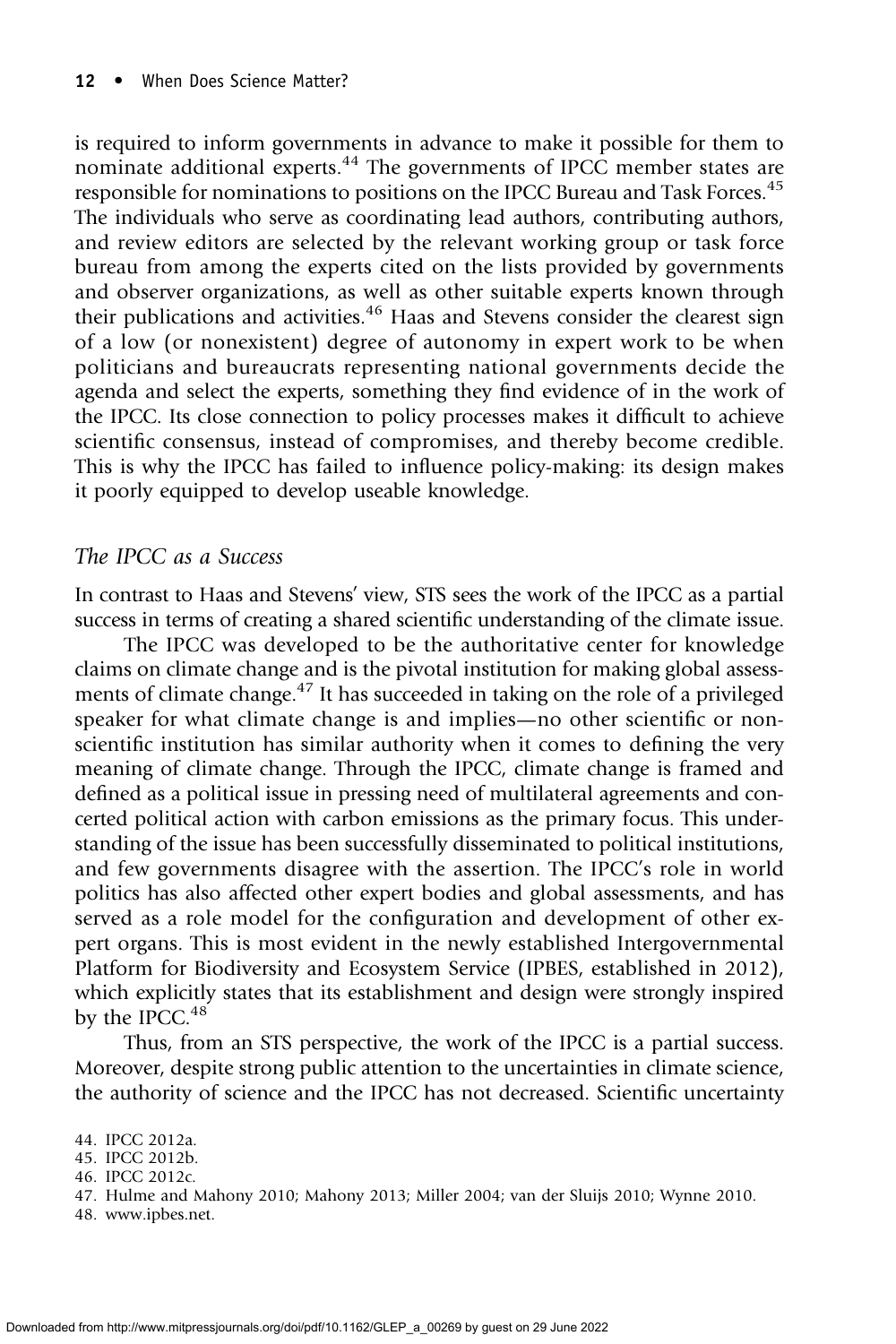has even been used to give science a more central position in public discussions of climate change, not least because science is generally regarded as the institution best suited to competently interpret and address scientific uncertainty.<sup>49</sup>

#### Connection rather than Consensus Matters

The IPCC has successfully framed the issue of climate change and disseminated it to political institutions, but this has not led to concerted political action. Indeed, at present there are no international agreements that have led to extensive reductions of greenhouse gases. Haas and Stevens argue that this failure is because science and policy are not sufficiently separated. They assert that the knowledge presented by the IPCC is of insufficient quality and does not surprise policy actors, as nothing is presented that they did not request.

The lack of political action could, however, be cast in a new light by adopting an STS perspective. The IPCC has developed a specific idea of what climate change concerns, which includes knowledge about nature as well as conceptions about the capacity of actors to define and address it, what should be considered knowledge, and the role of science and policy in solving the issue. In this sense, science and policy are coproduced: science involves not only a diagnosis of climate change but also an understanding of society. Thus, what is staged as a scientific activity—a global scientific assessment—also implies a specific perspective on how society operates.

STS studies have demonstrated that environmental science is most trusted when it relates to shared normative and cultural understandings of the world.<sup>50</sup> The current framing of climate change has, however, been developed with little public input and has precluded alternative ways of understanding the issue.<sup>51</sup> The meaning that IPCC scientists have given to the understanding of climate change—in the form of science-based definitive statements about carbon emissions and the disastrous risks associated with them—is not false, but it is only one of many possible understandings.<sup>52</sup> Climate experts accordingly adopt a certain view of the public meaning ascribed to climate change under the orchestration the IPCC, which leads to publics being less willing to accept the results presented.

The fundamental problem is therefore not that the IPCC has failed to establish consensus or kept science sufficiently separate from policy-making. Instead, the problem is that science has not been connected to what individuals and other stakeholders consider important, meaningful, and manageable.<sup>53</sup> This has been further exacerbated by the IPCC's adoption of a linear model of speaking truth to policy, which has resulted in politically relevant questions

- 52. Hulme 2009.
- 53. Jasanoff 2011; Wynne 2005.

<sup>49.</sup> Zehr 2000; cf. Bijker et al. 2009.

<sup>50.</sup> Jasanoff 2010; Welsh and Wynne 2013.

<sup>51.</sup> Hulme 2009; Hulme 2010; Wynne 2010; cf. Grundmann and Stehr 2010; Wynne 2001.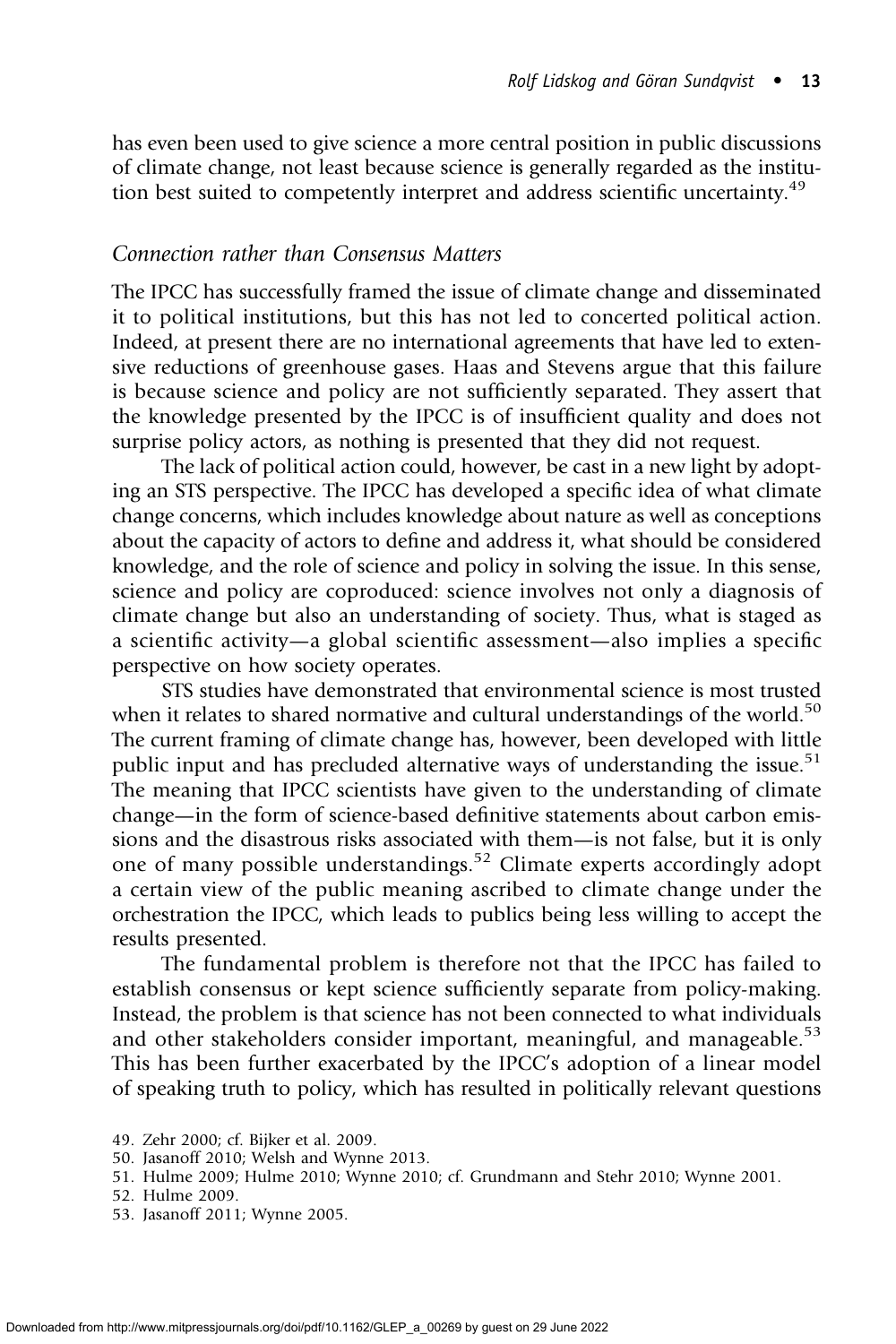framed in an abstract and nonpolitical manner. With its focus on achieving consensus through expert assessment, the IPCC has denied the plurality and uncertainty of science and thereby also limited the possibility to discuss alternative policy approaches.<sup>54</sup> The IPCC rests on a specific epistemology of what should be regarded as relevant and trusted knowledge and where the boundary between science and policy should be drawn.<sup>55</sup> The IPCC has been excessively focused on establishing scientific consensus, thereby subjecting the complex issue of climate change to scientific reductionism and alienating policy actors and publics.<sup>56</sup>

The existence of different civic epistemologies further complicates the argument that the IPCC's problems are caused by its lack of detachment from society; it is primarily connected to a rather small segment of society, and the meaning it assigns to climate change resonates poorly with broader social and cultural understandings of what matters. Civic epistemologies provide the context for interpreting scientific messages. Therefore, there is no simple path from science to policy. Even countries that are similar in technological and epistemic terms evaluate the IPCC's message differently. This is because they have different civic epistemologies, or different ways of evaluating knowledge claims in the public sphere.<sup>57</sup> Scientific knowledge only becomes influential if it resonates with civic epistemologies. Thus from this perspective, there is a need for greater interaction, not greater separation, between science and society, including a better and more reflected-upon connection between scientific knowledge and civic epistemologies.

## What Counts as Success?

In their examination of the role of the IPCC in international policy-making, Haas and Stevens' emphasis on what makes science usable is of crucial importance. However, by restricting their assessment to explaining the IPCC's limited political influence in terms of a lack of scientific autonomy and consensus building, they provide a narrow and limited understanding of the IPCC's work and importance. Credible and usable science involves a more complex picture that recognizes the importance of how policymakers perceive science. Contrary to Haas and Stevens, STS researchers find that many actors consider the IPCC a credible and trustworthy institution. Paradoxical as it may seem, from an STS perspective the problem is not that the IPCC has failed, but that it has been too successful. The Panel has defined the problem of climate change, and its understanding of the issue has been successfully disseminated throughout society. However, its framing of the issue has also produced particular identities, delegated responsibilities, and prescribed specific remedies. This also

<sup>54.</sup> Beck 2011; Jasanoff 2013; van der Sluijs et al. 2010; Vasileiado et al. 2011.

<sup>55.</sup> Beck et al. 2014; Hulme 2009; Lidskog et al. 2015; Mahony 2013; Wynne 2010.

<sup>56.</sup> Hulme 2009.

<sup>57.</sup> Jasanoff 2011.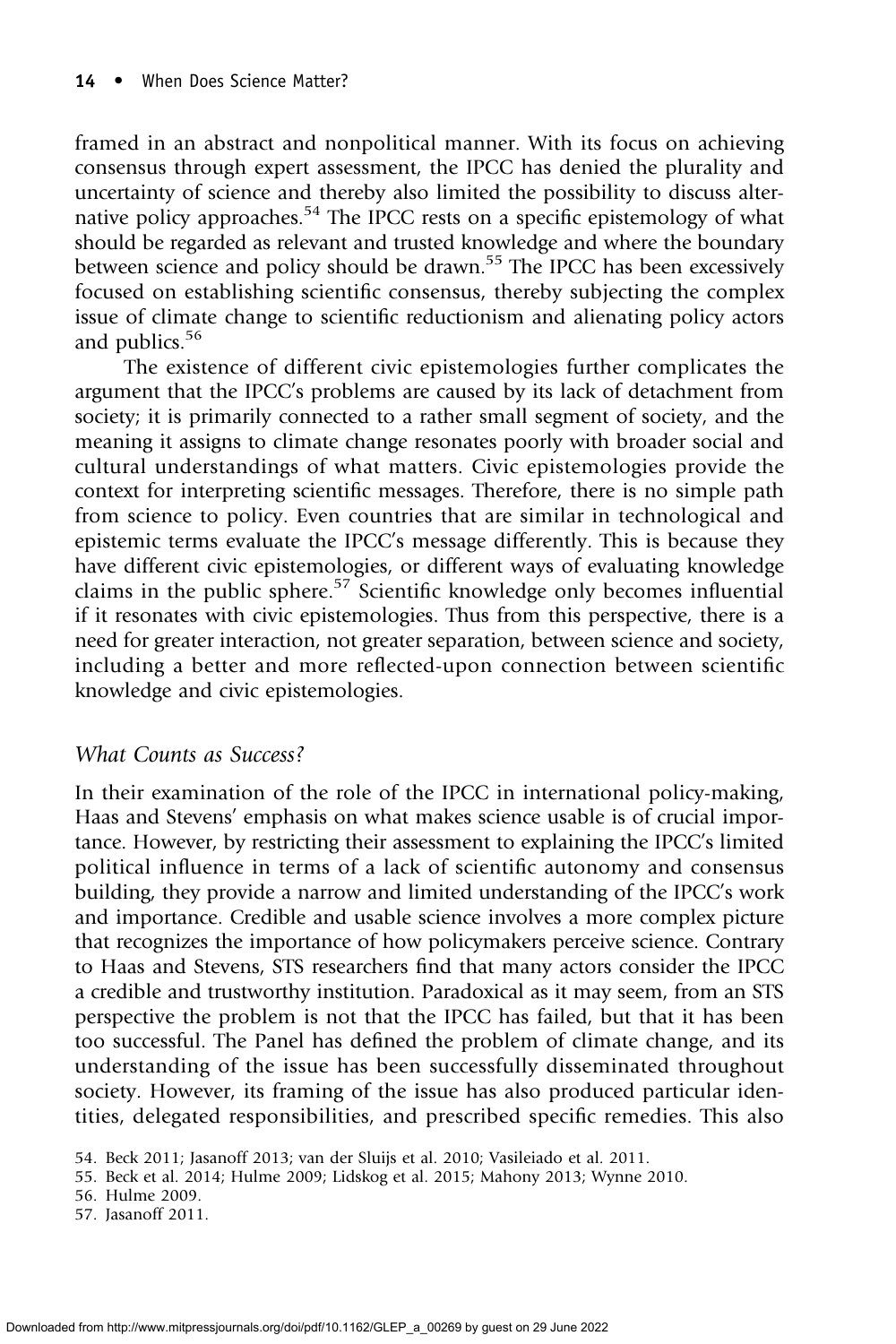affects the ability of political representatives, at least in democratic societies, to develop policies. Without public mobilization and support, it is difficult for politicians to formulate and implement radical climate policies and take a leading role in policy negotiations. The reason for this failure is thus not that science is too closely associated with policy, but that it lacks a sufficient connection to society.

Obviously, global politics is not only motivated by what citizens perceive as important and meaningful. However, separating the IPCC from policy communities is not the most important element in making science matter. On the contrary, it is difficult to see how greater separation between science and policy will close, or even reduce the identified gaps between scientific knowledge, public meanings, and political action. Therefore, it is more important to evaluate the framing of the climate issue and the degree of latitude it allows for the public uptake of knowledge, agency, and action. An emphasis on what makes science usable is central to this. Haas and Stevens are correct in this respect, but their understanding is too science-centered.

## Conclusions: Context Matters

Almost twenty years ago, Jasanoff argued that an uncritical view of science could be observed in IR research and that critical discussion on the contingency and plurality of scientific knowledge was lacking.<sup>58</sup> By taking scientific knowledge for granted, as an external input that negotiators may or may not use in negotiations, IR research encompasses a naive understanding of science. In contrast to this view, Jasanoff argues that there needs to be a focus on the social conditions necessary for science to become relevant for policy-making.

Haas and Stevens' study has responded to this critique by presenting a detailed investigation of the conditions under which expert knowledge influences policy, while acknowledging the contingencies of both science and policy.<sup>59</sup> Their focus on usable knowledge also involves understanding scientific knowledge in relation to its contexts of use. It is important to note that Haas has further developed his approach in a constructivist direction, and now focuses more on the processes that shape useable knowledge than taking this knowledge for granted.

There are converging trends between IR and STS. STS shares the emphasis on the importance of context for understanding how science works. There are also other similarities between the epistemic community approach and the STS perspective, such as the importance of credibility, the mechanisms for disseminating scientific knowledge, and understanding science in terms of process rather than product.

<sup>58.</sup> Jasanoff 1996, 186.

<sup>59.</sup> Haas and Stevens 2011.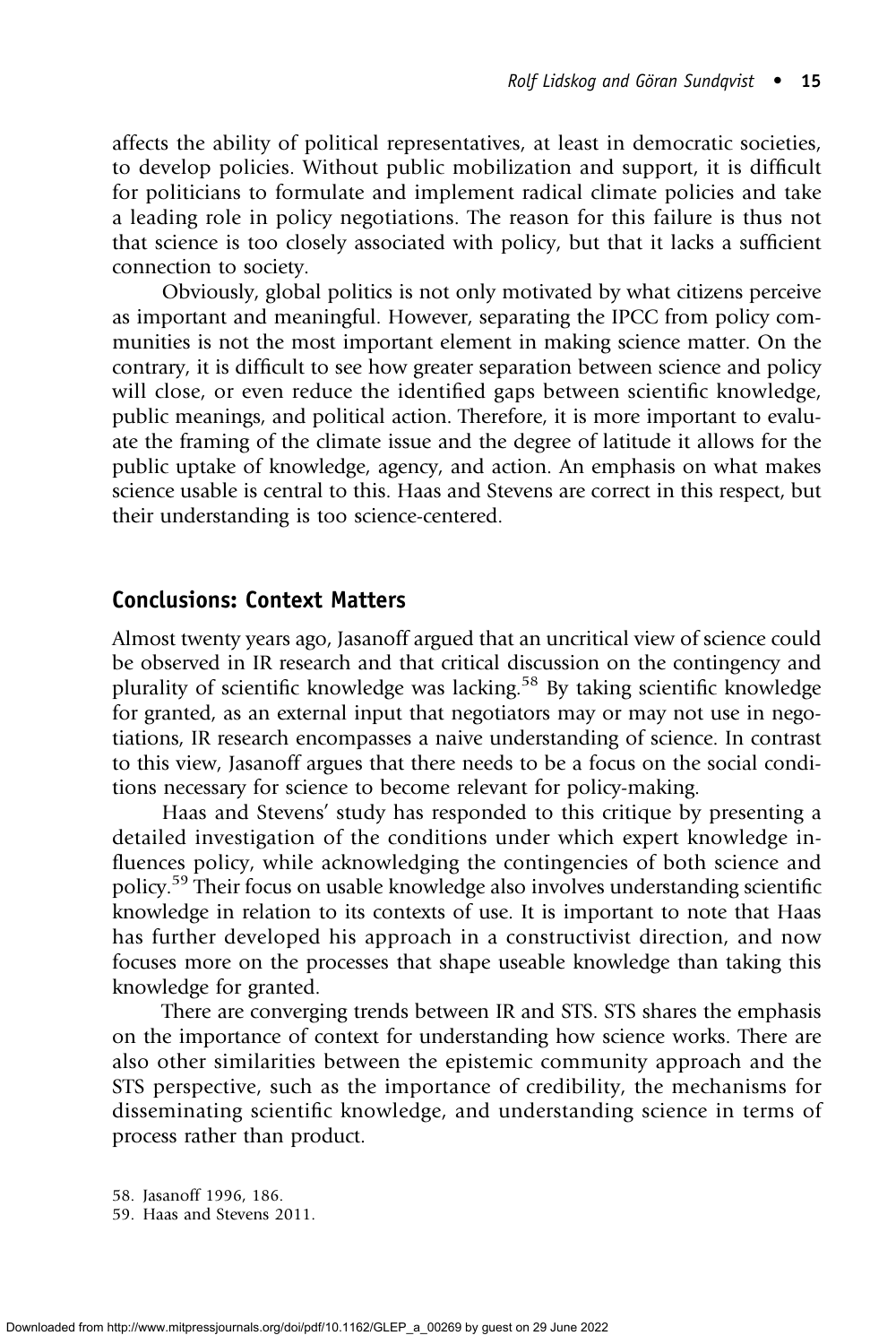In addition to these similarities, we also observe differences. The epistemic community approach focuses on the formalized interplay between science and policy in international negotiations. Taking this as their point of departure, Haas and Stevens find that the organizational design of the science– policy interplay is of crucial importance for making science matter. STS, however, allows for a broader understanding of the science–policy relationship, analyzing how it develops in practice and how it is acted upon. Whereas Haas and Stevens are interested in front-stage activities—how science–policy relations are formally designed—STS is primarily interested in backstage activities and how different actors represent the relationship between science and policy in front-stage performances to become credible to a particular audience or context.

The primary benefit that STS could contribute to IR research is a more thorough understanding of what transpires behind the formal design of the science–policy interplay. Science and policy are always intermingled and connected, and knowledge can never be credible in a non-contextual way; rather, it has to adapt to specific civic epistemologies.

From the perspective of stage management, Haas and Stevens may be correct in stating that consensus and separation from policy could be of substantial importance for making science influential. However, close contacts between science and policy are always present in backstage activities. In addition, scientific consensus is not a general recipe for success. It also has the potential to create problems, for instance by eliminating alternative frames and knowledge, leading to disengagement and a lack of support from other actors.

With respect to separation, we know that Western governments have broadly shared the opinion that science should inform policy while at the same time being kept separate from policy processes.<sup>60</sup> Such a viewpoint, including the notion that consensus-based knowledge is important for policy, may be well adapted to certain civic epistemologies, but according to STS, this does not make the importance of separation a general truth. We should instead encourage ourselves to conduct more thorough analyses of what transpires when science interacts with policy. We should not simply take existing stage management strategies for granted, but make them part of our studies. We must be aware that knowledge considered credible and usable in one context may not necessarily be so in another.

Above all, it is important to be aware that the interplay between science and policy does not exclusively concern formal and abstract organizational design. Instead, the focus should be on the relevance of a specific design within different regional, national, and local policy contexts, and not least, the variations in public acceptance of scientific knowledge understood in relation to specific civic epistemologies.

```
60. Miller 2004, 65; cf. Latour 1993.
```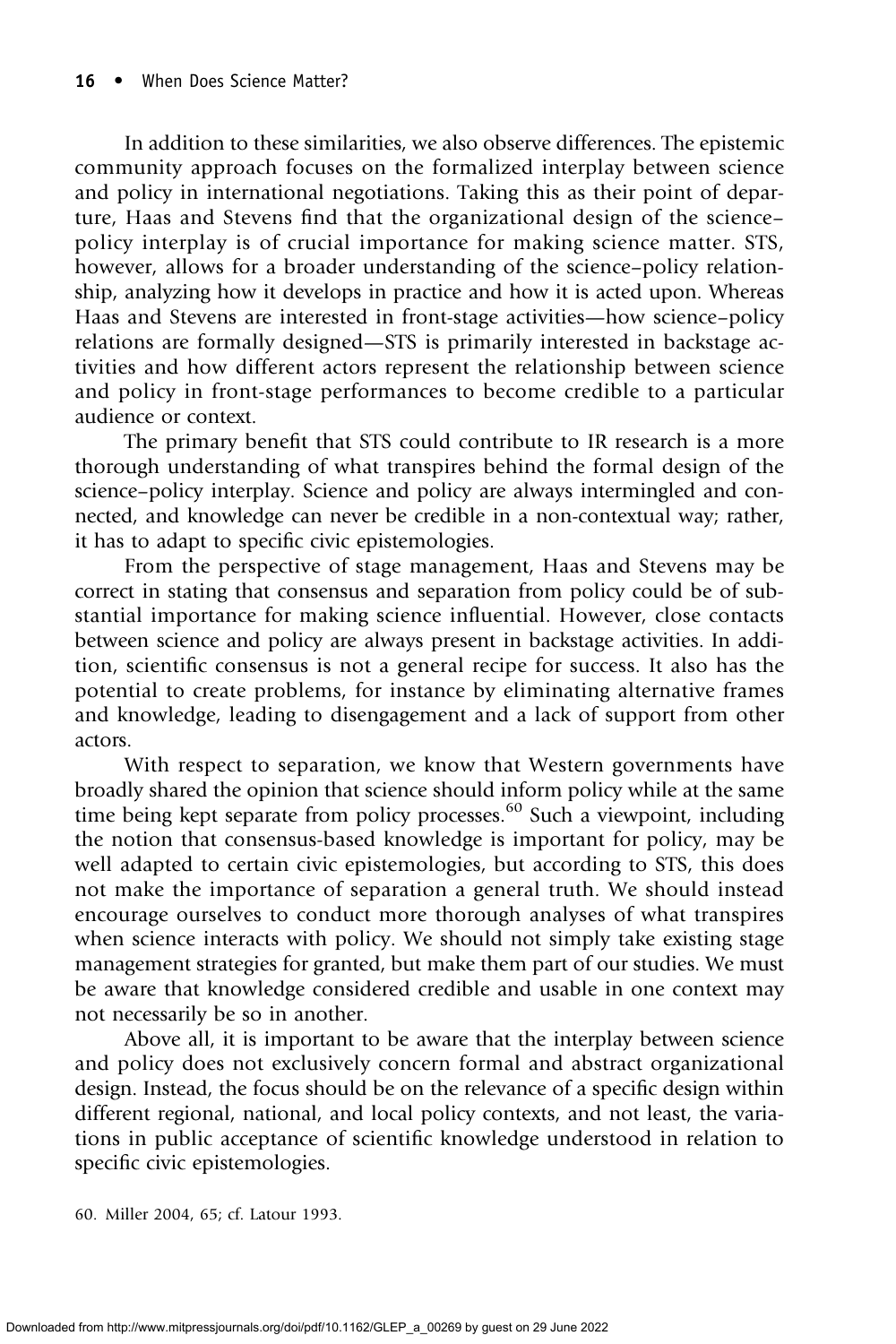An important finding of STS is that there is no uniform solution to the problem of how science can influence policy and the extent of scientific consensus required to do so. Instead, science, as well as our studies of science, need to be context-sensitive to influence other actors. The extent to which science succeeds or fails to influence policy-making is not primarily a question of content or consensus among the core-set of scientists, but rather one of how science is adapted to specific contexts. This is a lesson for studies in international environmental governance in general and specifically something that the IPCC needs to consider in greater depth in the future.

## References

- Andresen, Steinar, and Jon Birger Skjærseth. 2007. Science and Technology: From Agenda Setting to Implementation. In The Oxford Handbook of International Environmental Law, edited by Daniel Bodanski, Jutta Brunnée, and Ellen Hey, 182–202. Oxford, UK: Oxford University Press.
- Beck, Silke, Maud Borie, Alejandro Esguerra, Jason Chilvers, Katja Heubach, Mike Hulme, Rolf Lidskog, Eva Lövbrand, Elisabeth Marquard, Clark Miller, Tahani Nadim, Carsten Nesshöver, Josef Settele, Esther Turnhout, Eleftheria Vasileiadou, and Christoph Görg. 2014. Towards a Reflexive Turn in the Governance of Global Environmental Expertise: The cases of the IPCC and the IPBES. GAIA - Ecological Perspectives for Science and Society 23 (2): 80–87.
- Beck, Silke. 2011. Moving beyond the Linear Model of Expertise? IPCC and the Test of Adaptation. Regional Environmental Change 11 (2): 297–306.
- Bijker, Wiebe E., Roland Bal, and Ruud Hendriks. 2009. The Paradox of Scientific Authority: The Role of Scientific Advice in Democracies. Cambridge, MA: MIT Press.
- Büger, Christina and Frank Gadinger. 2007. Reassembling and Dissecting: International Relations practice from a science studies perspective. International Studies Perspectives 8 (1): 90–100.
- Collins, H. M. 1981. The Place of the Core-Set in Modern Science: Social Contingency with Methodological Propriety in Science in Innovation and Continuity in Science. History of Science 19 (1): 6–19.
- Collins, H. M. 1992. Changing Order: Replication and Induction in Scientific Practice. 2nd ed. Chicago, IL: University of Chicago Press.
- Collins, Harry, and Robert Evans. 2002. The Third Wave of Science Studies: Studies of Expertise and Experience. Social Studies of Science 32 (2): 235–296.
- Farrell, Alexander E., and Jill Jager, eds. 2006. Assessments of Regional and Global Environmental Risks: Designing Processes for the Effective Use of Science in Decisionmaking. Washington: Resource for the Future.
- Forsyth, Tim. 2012. Politicizing Environmental Science Does Not Mean Denying Climate Science Nor Endorsing It Without Question. Global Environmental Politics 12 (2): 18–23.
- Goeminne, Gert. 2012. Lost in Translation: Climate Denial and the Return of the Political. Global Environmental Politics 12 (2): 1–8.
- Grundmann, Reiner. 2006. Ozone and Climate: Scientific Consensus and Leadership. Science, Technology, & Human Values 31 (1): 73–101.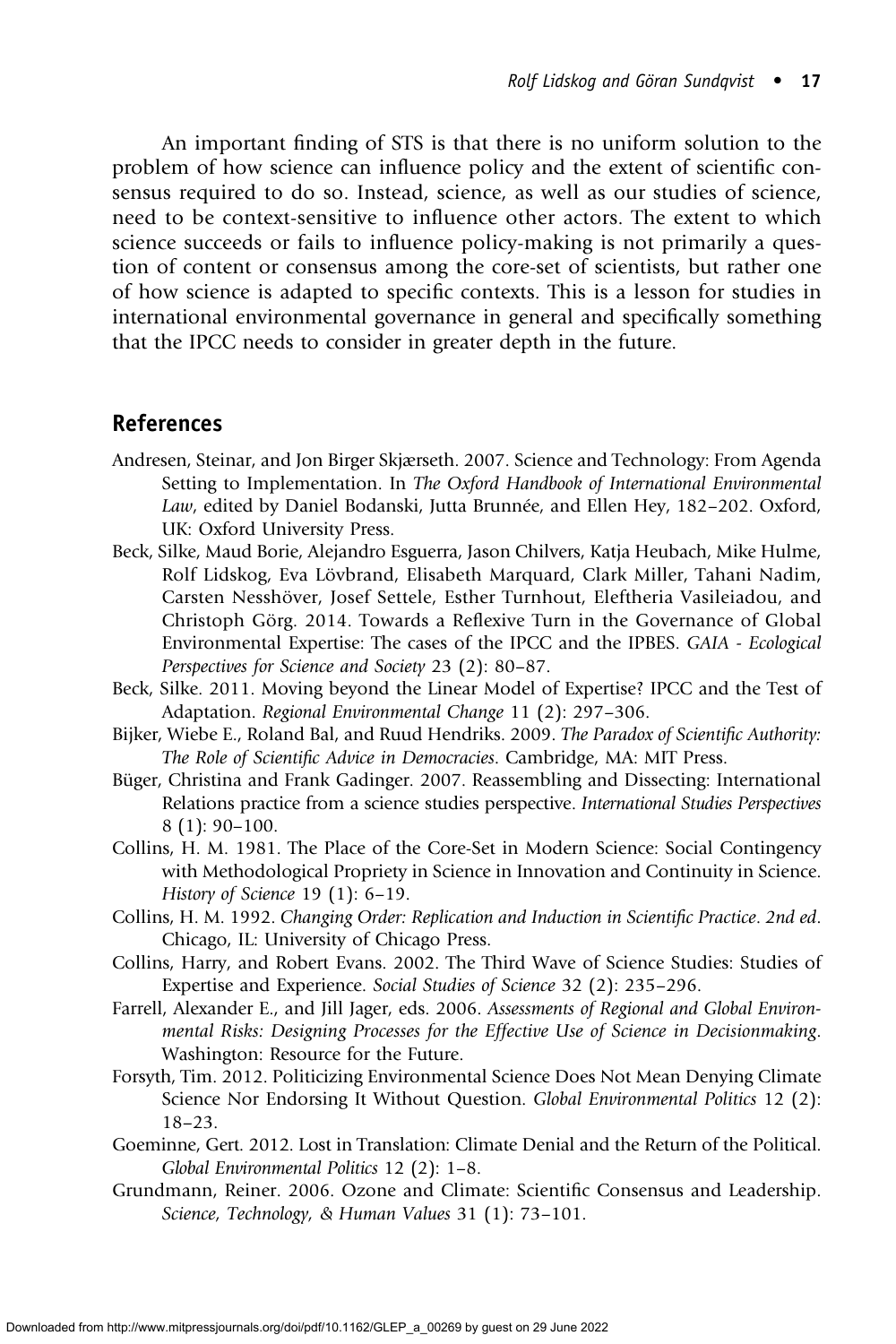- Grundmann, Reiner, and Niko Stehr. 2010. Climate Change: What Role for Sociology? Current Sociology 58 (6): 897–910.
- Haas, Peter M. 1989. Do Regimes Matters? Epistemic Communities and Mediterranean Pollution Control. International Organization 43 (3): 377–403.
- Haas, Peter M. 1990. Saving the Mediterranean: The Politics of International Environmental Cooperation. New York, NY: Columbia University Press.
- Haas, Peter M. ed. 1992a. Knowledge, Power, and International Policy Coordination. Columbia, SC: University of South Carolina Press.
- Haas, Peter M. 1992b. Introduction: Epistemic Communities and International Policy Coordination. International Organization 46 (1): 1–35.
- Haas, Peter M. 1997. Scientific Communities and Multiple Paths to Environmental Management. In Saving the Seas: Values, Scientists, and International Governance, edited by L. Anathea Brooks and Stacy D. VanDeveer, 193–228. College Park: Maryland Sea Grant College.
- Haas, Peter M. 2007. Epistemic Communities. In The Oxford Handbook of International Law, edited by Daniel Bodansky, Jutta Brunneee, and Ellen Hey, 791–806. New York: Oxford University Press.
- Haas, Peter M. 2008. Climate Change Governance after Bali. Global Environmental Politics 8 (3): 1–7.
- Haas, Peter, and Casey Stevens. 2011. Organized Science, Usable Knowledge, and Multilateral Environmental Governance. In Governing the Air: The Dynamics of Science, Policy, and Citizen Interaction, edited by Rolf Lidskog, and Göran Sundqvist, 125–162. Cambridge, MA: MIT Press.
- Hilgartner, Stephen. 2000. Science on Stage: Expert Advice as Public Drama. Stanford, CA: Stanford University Press.
- Hulme, Mike. 2009. Why We Disagree About Climate Change: Understanding Controversy, Inaction and Opportunity. Cambridge, UK: Cambridge University Press.
- Hulme, Mike. 2010. Cosmopolitan Climates: Hybridity, Foresight and Meaning. Theory, Culture & Society 27 (2–3): 267–276.
- Hulme, Mike, and Martin Mahony. 2010. Climate Change: What Do We Know about the IPCC? Progress in Physical Geography 34 (5): 705–718.
- IPCC. 2012a. Principles Governing IPCC Work. Available at http://www.ipcc.ch/pdf/ipccprinciples/ipcc-principles.pdf, accessed November 15, 2012.
- IPCC. 2012b. Procedures for the Election of the IPCC Bureau and any Task Force Bureau. Appendix C to the Principles Governing IPCC Work. Available at http://www.ipcc.ch/ pdf/ipcc-principles/ipcc-principles-elections-rules.pdf, accessed October 13, 2014.
- IPCC. 2012c. Procedures for the Preparation, Review, Acceptance, Adoption, Approval and Publication of IPCC Reports. Appendix A to the Principles Governing IPCC Work. Available at http://www.ipcc.ch/pdf/ipcc-principles/ipcc-principles-appendix-a-final.pdf, accessed November 15, 2012.
- Jasanoff, Sheila. 1996. Science and Norms in Global Environmental Regimes. In Earthly Goods: Environmental Change and Social Justice, edited by Fen Oslev Hampson, and Judith Reppy, 173–197. Ithaca, NY: Cornell University Press.
- Jasanoff, Sheila. 2003. Technologies of Humilities: Citizen Participation in Governing Science. Minerva 41 (3): 223–244.
- Jasanoff, Sheila. 2004. The Idiom of Co-Production. In States of Knowledge: The Co-Production of Science and Social Order, edited by Sheila Jasanoff, 1–12. London, UK: Routledge.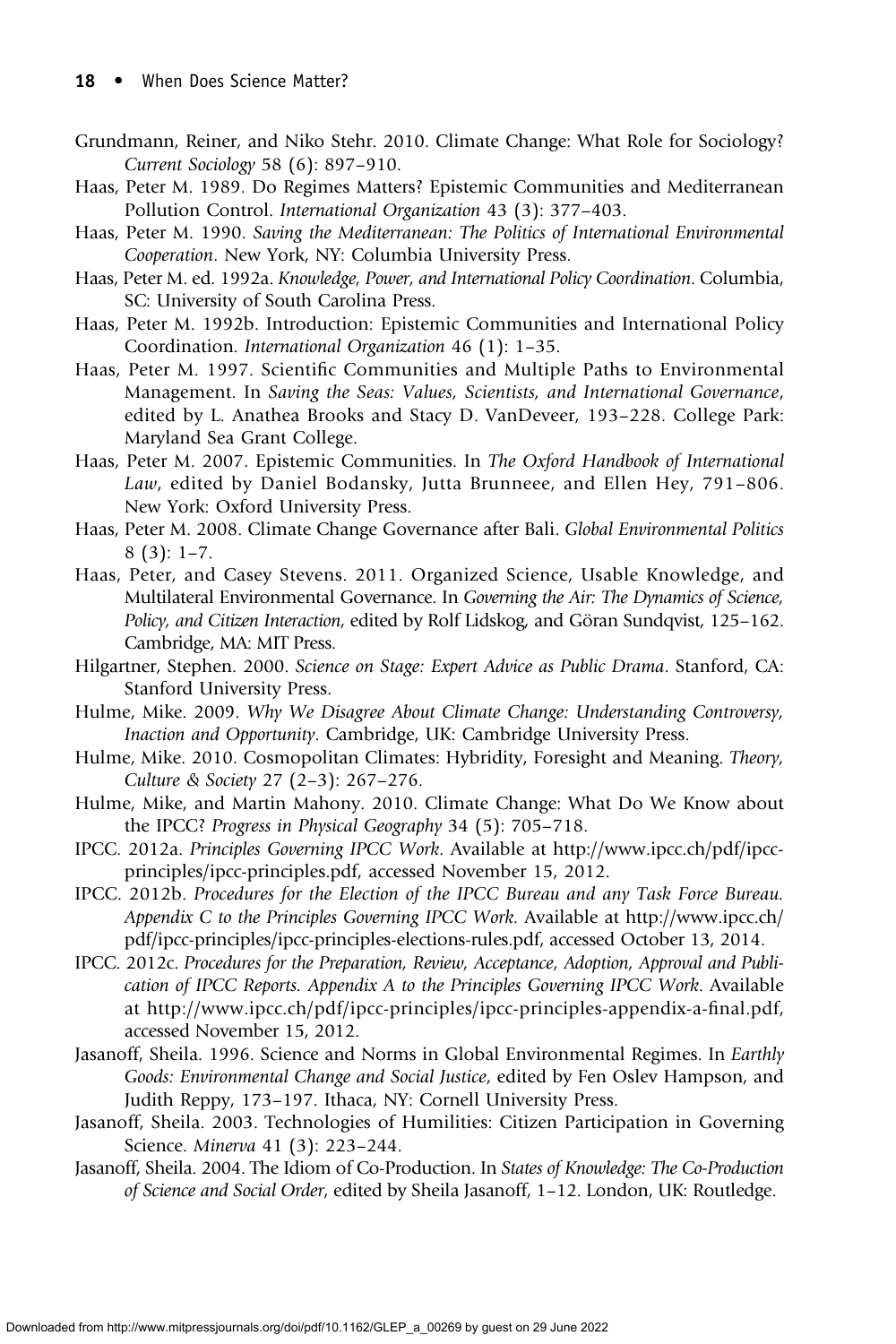- Jasanoff, Sheila. 2005. Designs of Nature: Science and Democracy in Europe and the United States. Princeton, NJ: Princeton University Press.
- Jasanoff, Sheila. 2010. A New Climate for Society. Theory, Culture & Society 27 (2–3): 233–253.
- Jasanoff, Sheila. 2011. Cosmopolitan Knowledge: Climate Science and Global Civic Epistemology. In The Oxford Handbook of Climate Change and Society, edited by John S. Dryzek, Richard B. Norgaard, and David Schlosberg, 129–143. Oxford, UK: Oxford University Press.
- Jasanoff, Sheila. 2013. A World of Experts: Science and the Global Environmental Constitutionalism. Boston College Environmental Affairs Law Review 40 (2): 439–451.
- Jasanoff, Sheila and Marybeth Long Martello, eds. 2004. Earthly Politics: Local and Global in Environmental Governance. Cambridge, MA: MIT Press.
- Knorr-Cetina, Karin. 1999. Epistemic Cultures: How the Sciences Make Knowledge. Cambridge, MA: MIT Press.
- Latour, Bruno. 1987. Science in Action: How to Follow Scientists and Engineers through Society. Cambridge, MA: Harvard University Press.
- Latour, Bruno. 1993. We Have Never Been Modern. Cambridge, MA: Harvard University Press.
- Latour, Bruno. 1998. From the World of Science to the World of Research? Science 280 (5361): 208–209.
- Lidskog, Rolf, Arthur Mol, and Peter Oosterveer. 2015. Towards a Global Environmental Sociology? Legacies, Trend and Future Directions. Current Sociology 63, Prepublished August 1, 2014 http://dx.doi.org/10.1177/0011392114543537]
- Lidskog, Rolf, and Göran Sundqvist. 2002. The Role of Science in Environmental Regimes: The Case of LRTAP. European Journal of International Relations 8 (1): 77–101.
- Lidskog, Rolf, and Göran Sundqvist, eds. 2011. Governing the Air: The Dynamics of Science, Policy, and Citizen Interaction. Cambridge, MA: MIT Press.
- Mahony, Martin. 2013. Boundary Spaces: Science, Politics and the Epistemic Geographies of Climate Change in Copenhagen, 2009. Geoforum 49: 29–39.
- Miller, Clark A. 2001. Hybrid management: Boundary Organizations, Science Policy, and Environmental Governance in the Climate Regime. Science, Technology, & Human Values 26 (4): 478–500.
- Miller, Clark A. 2004. Climate Science and the Making of a Global Political Order. In States of Knowledge: The Co-Production of Science and Social Order, edited by Sheila Jasanoff, 46–66. London, UK: Routledge.
- Miller, Clark A. 2007. Democratization, International Knowledge Institutions, and Global Governance. Governance 20 (2): 325–357.
- Mitchell, Robert A., William C. Clark, David W. Cash and Nancy M. Dickson, eds. 2006. Global Environmental Assessments: Information and Influence. Cambridge, MA: MIT Press.
- O'Neill, Kate. 2009. The Environment and International Relations. Cambridge, UK: Cambridge University Press.
- Price, Don K. 1965. The Scientific Estate. Cambridge, MA: Harvard University Press.
- Social Learning Group. 2001. A Comparative History of the Social Responses to Climate Change, Ozone Depletion, and Acid Rain: Learning to Manage Global Environmental Risks (vol 1). Cambridge, MA: MIT Press.
- van der Sluijs, Jeroen P., Rinie van Est, and Monique Riphagen. 2010. Beyond Consensus: Reflections from a Democratic Perspective on the Interaction between